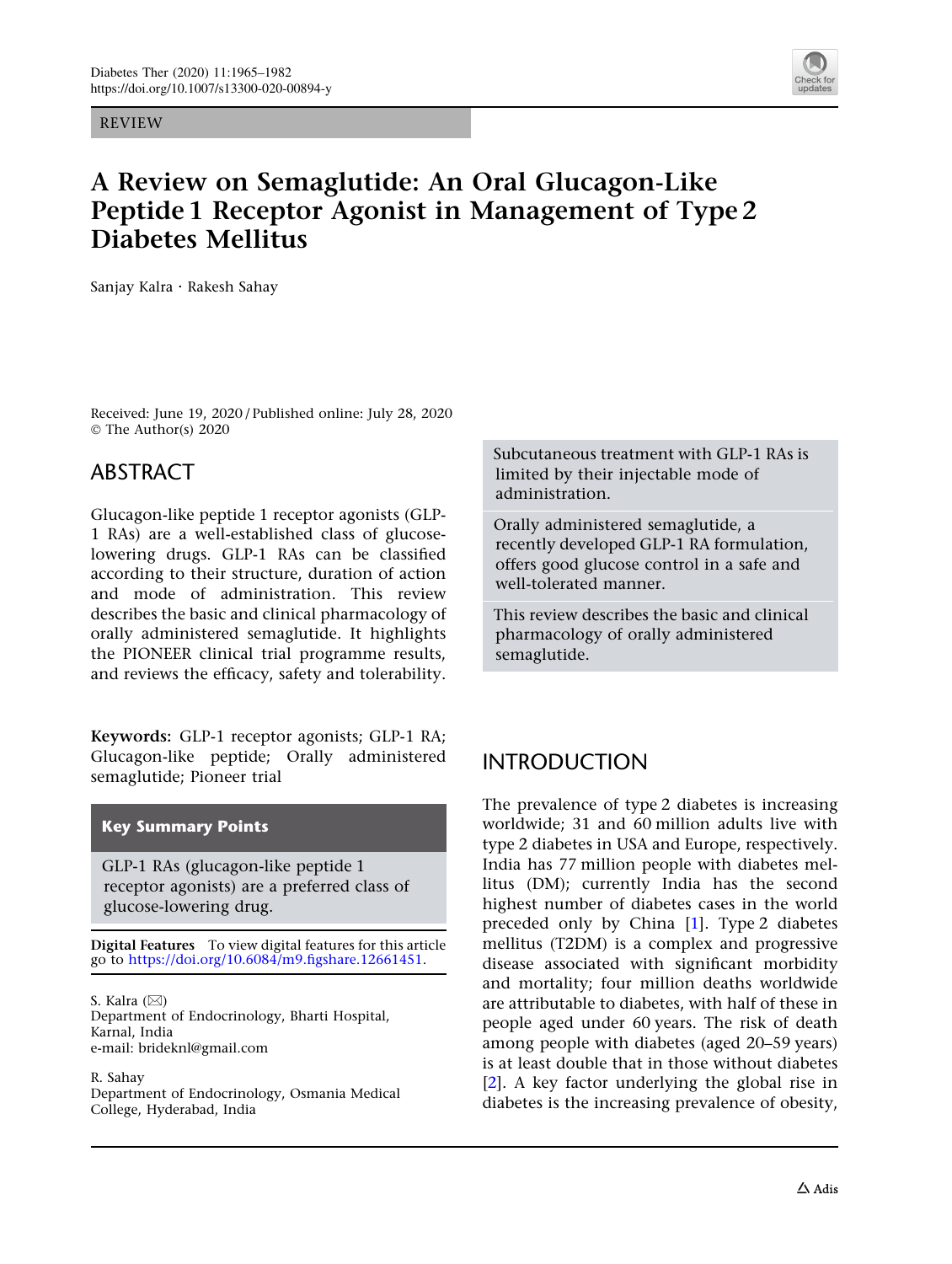which is a significant risk factor for diabetes. Different terms have been used to describe the association of obesity and diabetes. Metabolic syndrome is considered as a diagnostic entity; the word 'diabesity' highlights the etiologic effect of obesity on type 2 diabetes. A body mass index (BMI) greater than  $35 \text{ kg/m}^2$  is associated with an increased risk of diabetes of more than 40-fold in men and more than 70-fold in women. When combined with overweight/ obesity, the risks of serious long-term complications and overall mortality associated with diabetes are further increased [\[3](#page-14-0)[–5\]](#page-15-0).

The pathophysiology of T2D is progressive and involves multiple defects that contribute to chronic hyperglycaemia. At least eight distinct pathophysiological abnormalities, commonly known as the ominous octet, contribute to impaired glucose homeostasis and are present early in the natural history of T2D [\[6](#page-15-0)]. A decreased incretin effect also plays an important role in the progressive  $\beta$ -cell failure of T2D.  $\beta$ -cell resistance to glucagonlike peptide 1 (GLP-1) contributes to progressive failure in the function of  $\beta$ -cells [[7\]](#page-15-0). The incretin effect is significantly impaired in people with T2D, greatly reducing the capacity for insulin release in response to food intake [\[8\]](#page-15-0).

Incretin-based therapies work either by preventing enzymatic degradation of GLP-1, thus maintaining plasma levels of endogenous GLP-1 (dipeptidyl peptidase 4 inhibitors, DPP4is) or by directly activating GLP-1 receptors and mimicking the action of native GLP-1 (glucagon-like peptide-1 receptor agonists, GLP-1 RAs) [\[9](#page-15-0)]. GLP-1 RAs are preferred second-line agents in patients with T2DM with established patients with T2DM with established atherosclerotic cardiovascular diseases (ASCVD) in light of their demonstrated ASCVD benefit, high efficacy, low potential for hypoglycaemia and potential for weight loss. More recently, the European Society of Cardiology (ESC) has deemed GLP-1 RAs to be the first-line therapy for cardiovascular risk reduction in patients with T2DM with very high/high risk [\[10\]](#page-15-0).

Despite the benefits of GLP-1 RAs, subcutaneous administration is still a major barrier in adopting this therapy. Development of a coformulation of orally administered semaglutide hydroxybenzoyl]amino)caprylate (SNAC) has overcome the barrier of poor absorption and degradation in the stomach  $[11]$ . This review article will discuss the pharmacology of orally administered semaglutide with a focus on role of SNAC in enhancing the absorption of semaglutide, in addition to efficacy and safety from the PIONEER trials to determine its potential therapeutic role. This article is based on previously conducted studies and does not contain any studies with human participants or animals performed by any of the authors.

### CLASSIFICATION OF GLP-1 RA

Classification of GLP-1 RAs is based on their basic structure and pharmacokinetic (PK) properties. By altering the amino acid in the peptide chain they resist degradation by the DPP4 enzyme. Another group was synthetically developed by replicating the structure of a naturally occurring protein isolated from saliva of the gila monster, exendin-4 (Ex-4), with substantial homology to native GLP-1. This naturally occurring protein has GLP-1 receptor-activating properties, and it is resistant to degradation by the DPP4 enzyme. Apart from structural classification, they can also be classified on the basis of their duration of action (short-acting and long-acting GLP-1 RAs). Short-acting GLP-1 RAs are resistant to DPP4 owing to their structural modifications, and longer-acting molecules have undergone some structural modifications to enhance their duration of action, e.g. exenatide once weekly, dulaglutide, albiglutide, liraglutide [\[12\]](#page-15-0). GLP-1 RAs can also be classified on the basis of structure, duration of action and mode of delivery, as shown in Table [1](#page-2-0) [[13](#page-15-0)].

GLP-1 RAs correct six of the eight components of the ominous octet. Direct activation by GLP-1 RAs has been shown widely to increase insulin and decrease glucagon secretion in a glucose-dependent manner, resulting in reduced blood glucose levels combined with low risk of hypoglycaemia. GLP-1 RAs also have a series of beneficial multifactorial effects beyond glycaemic control that include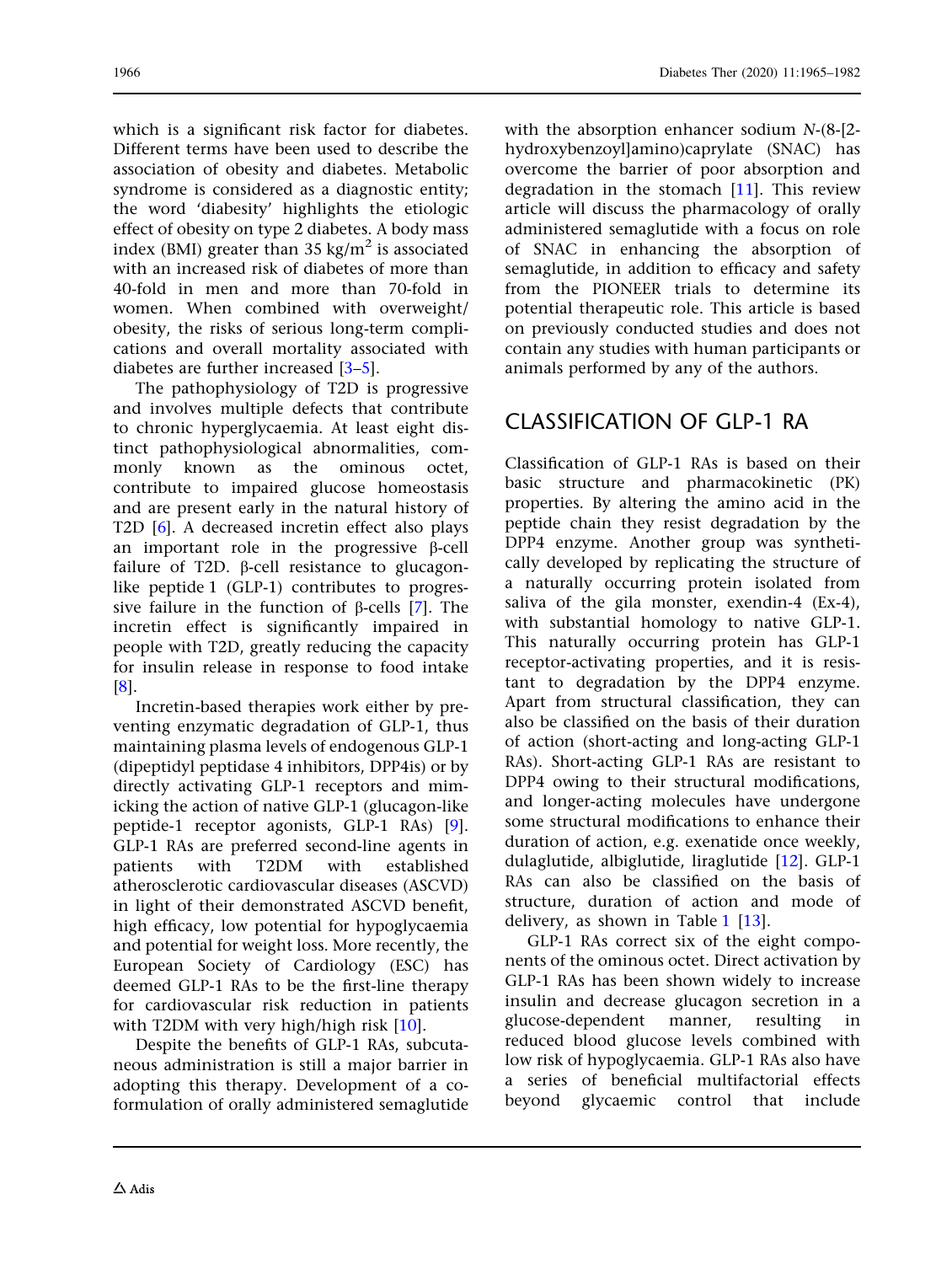| Parameter                                  | Classification                            | Compound                        |
|--------------------------------------------|-------------------------------------------|---------------------------------|
| Classification based on duration of action | Short acting (half-life $<$ 12 h)         | Exenatide                       |
|                                            |                                           | Lixisenatide                    |
|                                            | Intermediate acting (half-life 12-24 h)   | Liraglutide                     |
|                                            | Long acting (half-life 24 h to 1 month)   | Exenatide LAR                   |
|                                            |                                           | Albiglutide                     |
|                                            |                                           | Semaglutide                     |
|                                            |                                           | Orally administered semaglutide |
|                                            | Continuous acting (half-life $> 1$ month) | ITCA 650                        |
| Based on structure                         | Exendin-based therapy                     | Exenatide                       |
|                                            |                                           | Exenatide LAR                   |
|                                            |                                           | Lixisenatide                    |
|                                            | Human GLP-1-based therapy                 | Liraglutide                     |
|                                            |                                           | Dulaglutide                     |
|                                            |                                           | Semaglutide                     |
|                                            |                                           | Orally administered semaglutide |
| Based on mode of delivery                  | Subcutaneous injection                    | Exenatide                       |
|                                            |                                           | Exenatide LAR                   |
|                                            |                                           | Albiglutide                     |
|                                            |                                           | Lixisenatide                    |
|                                            |                                           | Liraglutide                     |
|                                            |                                           | Semaglutide                     |
|                                            | Subcutaneous implant                      | ITCA 650                        |
|                                            | Oral ingestion                            | Orally administered semaglutide |

<span id="page-2-0"></span>Table 1 Classification of GLP-1 RAs based on different parameters [\[13\]](#page-15-0)

reduction of body weight and improvement of cardiovascular (CV) outcomes [[14](#page-15-0)]. The American Diabetes Association (ADA) recommends GLP-1 RAs in patients with clinical characteristics like presence of established ASCVD and cardiac heart failure or chronic kidney diseases [\[15](#page-15-0)]. GLP-1 RAs are peptides and include exenatide, liraglutide, dulaglutide, lixisenatide and semaglutide. Oral peptide drug delivery is limited by low permeability of the gastrointestinal tract and rapid enzymatic and pH-induced degradation in the stomach. As a result, GLP-1

RAs require administration by subcutaneous injection on either a daily or weekly basis [\[11\]](#page-15-0).

#### SEMAGLUTIDE

Semaglutide was designed as a potent, longacting GLP-1 analogue that could be administered subcutaneously (s.c.) once weekly, rather than s.c. once daily, to improve convenience and adherence. Semaglutide has 94% sequence homology with native GLP-1 and three key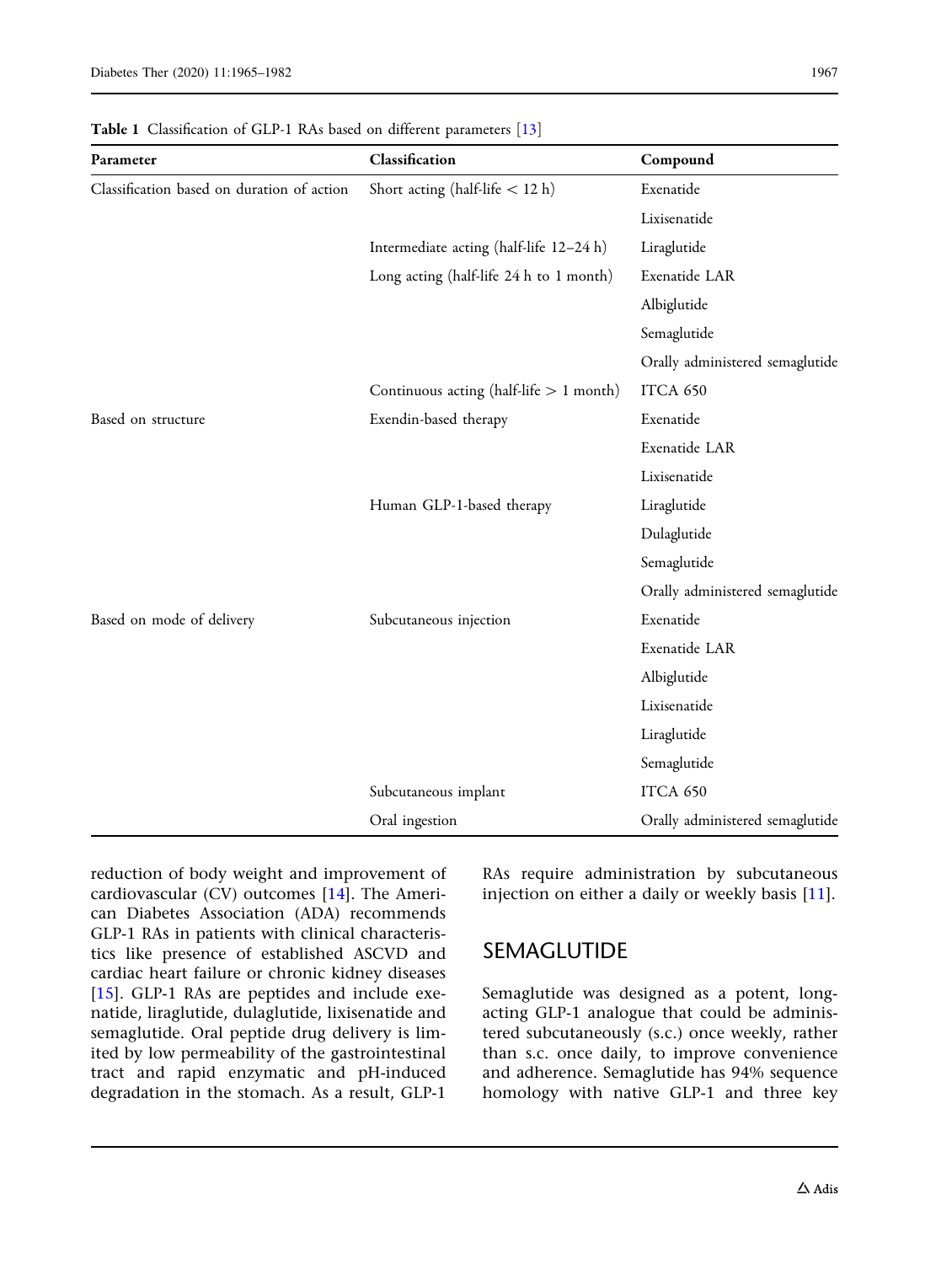

Fig. 1 Structure of semaglutide (subcutaneous formulation)

structural differences that provide extended pharmacokinetics [\[16\]](#page-15-0) (Fig. 1):

- 1. Substitution of Ala with Aib at position 8 increases enzymatic (DPP4) stability.
- 2. Attachment of a linker and C18 di-acid chain at position 26 provides strong binding to albumin.
- 3. Substitution of Lys with Arg at position 34 prevents C18 fatty acid binding at the wrong site.

Semaglutide subcutaneous formulation proved efficacious across SUSTAIN trials; semaglutide sc 0.5 mg and 1 mg reduced HbA1c levels by 1.8% from baseline and 57–74% of cases experienced a reduction of HbA1c levels to less than 7% with 0.5 mg and 67–79% with 1 mg. It also reduced the body weight by up to 6.5 kg from baseline. In addition, the SUSTAIN 6 trial demonstrated a significant reduction in major CV events with semaglutide versus placebo in patients with T2D at high CV risk. The hazard ratio (HR) for major adverse cardiac events (MACE) was 0.74 (95% CI 0.58, 0.95) in subjects treated with semaglutide versus placebo  $(p < 0.001$  for non-inferiority) [\[17–19](#page-15-0)].

#### BARRIERS TO INJECTABLE GLP-1 RA **THERAPY**

Quite a few barriers have been identified related to injectable GLP-1 RA therapy. Patients' perception of injectable therapy include perceived difficultly to use and fear of injections. This can have effects on the acceptance of therapy or adherence in a patient with type 2 diabetes [\[20\]](#page-15-0).

To overcome the barriers and to improve the adherence, oral GLP-1 RAs were needed, but oral protein-based drug absorption is limited because of degradation in the stomach due to low pH, proteolytic enzyme activity, and limited permeability across the gastrointestinal (GI) epithelium. The bioavailability of GLP-1 RAs administered orally alone is very low and, in order to avoid degradation, the active molecule has to be protected and delivered through the GI epithelium and into the bloodstream. Co-formulation of GLP-1 RA with an absorption enhancer is necessary to achieve adequate bioavailability after oral administration [\[11\]](#page-15-0).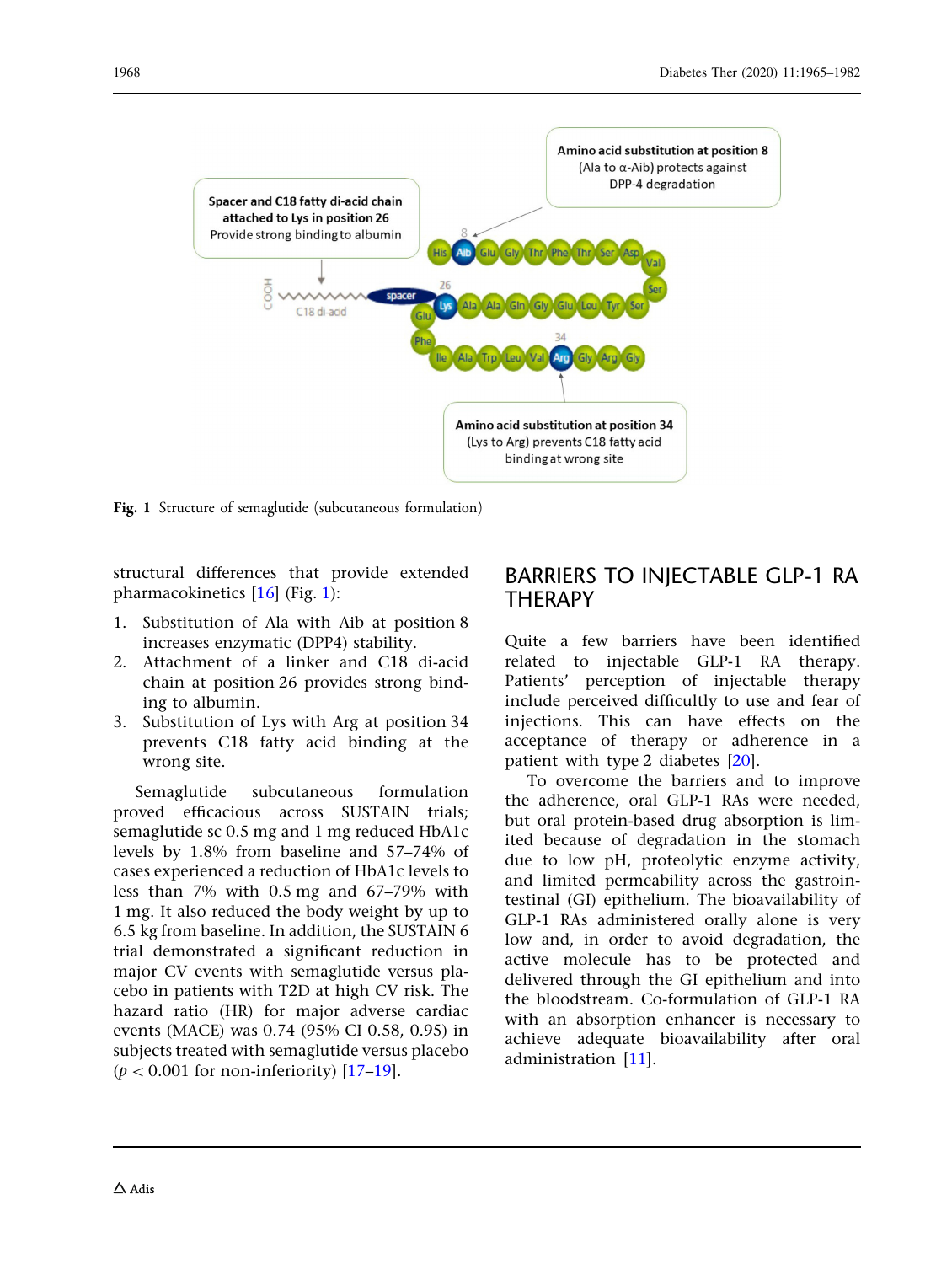#### ORALLY ADMINISTERED SEMAGLUTIDE

The search for modifications which can enable oral therapy of currently injectable peptides has been ongoing for a long time. Various strategies which were developed include the use of biotin to form biotinylated GLP-1; another method tried was addition of polyethylene glycol (PEG) to form PEGylated GLP-1; the use of nanotechnology to develop non-peptidic receptor agonists was also tried, but the results were not very promising [[21](#page-15-0)].

Orally administered semaglutide is co-formulated with an absorption enhancer, SNAC (Fig. 2), which promotes absorption of semaglutide across gastric mucosa. SNAC has previously been co-formulated with heparin, ibandronate and vitamin  $B_{12}$  to increase drug absorption [\[22–24](#page-15-0)].

#### CLINICAL PHARMACOLOGY

Gamma scintigraphy was used in healthy men to study the anatomical site of erosion following absorption of orally administered semaglutide and its erosion kinetics. A randomised, open-label crossover study (Study 3957; NCT01619345) was conducted in 26 healthy men in a fasting state who received a single dose of 10 mg orally administered semaglutide containing a labelled ion exchange resin. Complete tablet erosion occurred in the stomach. Scintigraphic images showed that no erosion had occurred 2 min after dosing, whereas no intact tablet core remained after 140 min. Measurement of semaglutide plasma concentrations confirmed early systemic absorption and an

## Sodium N-(8-[2-hydroxybenzoyl] Amino) Caprylate (SNAC)



Fig. 2 Structure of SNAC

apparently slow elimination phase once present in the systemic circulation (Fig. 3) [[25](#page-15-0)].

#### ROLE OF SNAC IN ABSORPTION OF ORALLY ADMINISTERED SEMAGLUTIDE

A series of in vitro studies were conducted in dogs to investigate the mechanism via which SNAC enhances the absorption of semaglutide. The trans-epithelial transport of semaglutide was examined in cell monolayers of gastric epithelium (NCI-N87) with and without SNAC exposure. The absorption-enhancing action of SNAC on semaglutide was found to require concentrations in the millimolar range, as reflected by a significant increase in the apparent permeability coefficient of semaglutide across gastric epithelial cell monolayers in the presence of 80 mM SNAC. The fold change in the apparent permeability coefficient of semaglutide elicited by SNAC was rapidly reduced following the removal of SNAC (within 60 min), emphasising its relatively short window of action. There was a substantial increase in intracellular uptake of semaglutide by gastric epithelial cells with SNAC exposure compared with control, which was not apparent with EDTA, a modulator of tight junction function; these divergent patterns indicate that SNAC mediates absorption via the transcellular route. The authors concluded that SNAC prevented gastric degradation by neutralizing a low pH microenvironment surrounding the tablet,



Fig. 3 Estimated mean semaglutide plasma concentration–time profile after a single dose of orally administered semaglutide 10 mg [[26](#page-15-0)]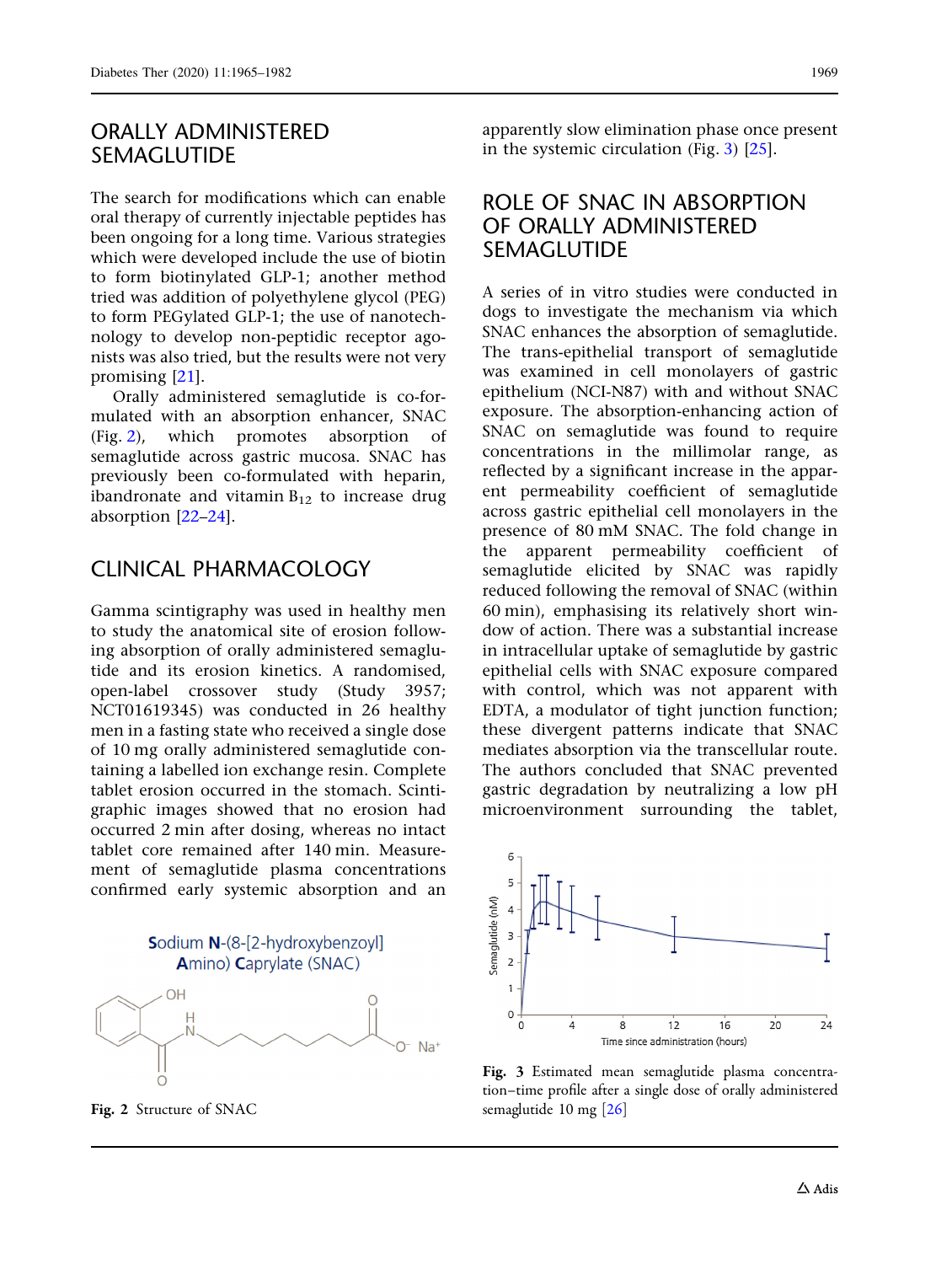resulting in an increased concentration-dependent flux of semaglutide across the gastric mucosa [\[26](#page-15-0), [27](#page-16-0)] (Fig. 4).

Because SNAC protects semaglutide from pHdependent degradation and the consumption of food leads to an increase in gastric pH, the effect of food and water on systemic semaglutide exposure was investigated. Semaglutide absorption was compared in a fed group that ate 30 min before dosing, a fasting group that did not eat until 4 h post dosing, and a reference group that ate 30 min post dosing. The fed group experienced significantly lower systemic semaglutide exposure after the 10th dose, whereas both the fasting and reference groups achieved therapeutic concentrations [\[26\]](#page-15-0). Two volumes of water (50 and 120 mL) consumed with semaglutide 10 mg/SNAC 300 mg were also examined. Neither amount of water made significant differences to the PK parameters of orally administered semaglutide. On the basis of these studies, food intake impacts the pharmacokinetics of semaglutide and it is necessary to advise patients to fast before administration of the drug [\[28\]](#page-16-0). The PK parameters of orally administered semaglutide and subcutaneously administered semaglutide are listed in Table [2](#page-6-0) [\[29,](#page-16-0) [30\]](#page-16-0). Orally administered semaglutide was administered for 10 consecutive days with dose escalation on the 5th day (5 days of 5 mg dosing followed by five days of 10 mg dosing) to avoid gastrointestinal side effects in both normal and renally impaired subjects. After 10 days PK samples were taken for 21 days.  $C_{\text{max}}$  was 15 nM with a  $T_{\text{max}}$  of 1 h and a half-life of 1 week [[29](#page-16-0)]. In comparison, subcutaneously administered semaglutide given as a single injection (0.5 mg) has shown a  $C_{\text{max}}$  of 10 nM with  $T_{\text{max}}$  of 24 h with a similar 1-week half life [\[30\]](#page-16-0). In both studies no difference was seen in normal vs renally impaired subjects.

Semaglutide is primarily metabolized via proteolytic cleavage of the peptide backbone by DPP4 and neutral endopeptidases and sequential beta-oxidation of the fatty di-acid side chain. These degradation products are then excreted in the urine and faeces [\[29\]](#page-16-0). There was no apparent effect of renal impairment, hepatic impairment or upper GI disease on the PK and tolerability of orally administered semaglutide, suggesting that dose adjustment is not neces-sary in these special populations [[11](#page-15-0), [31–33](#page-16-0)]. Since orally administered semaglutide absorption depends on localized SNAC buffering, coadministration with other agents has the potential for drug–drug interactions. Omeprazole, lisinopril, warfarin, metformin, digoxin, the combined oral contraceptive ethinyl estradiol/levonorgestrel, rosuvastatin and furosemide have all been evaluated for drug



Fig. 4 Mechanism of absorption of semaglutide and SNAC co-formulation tablet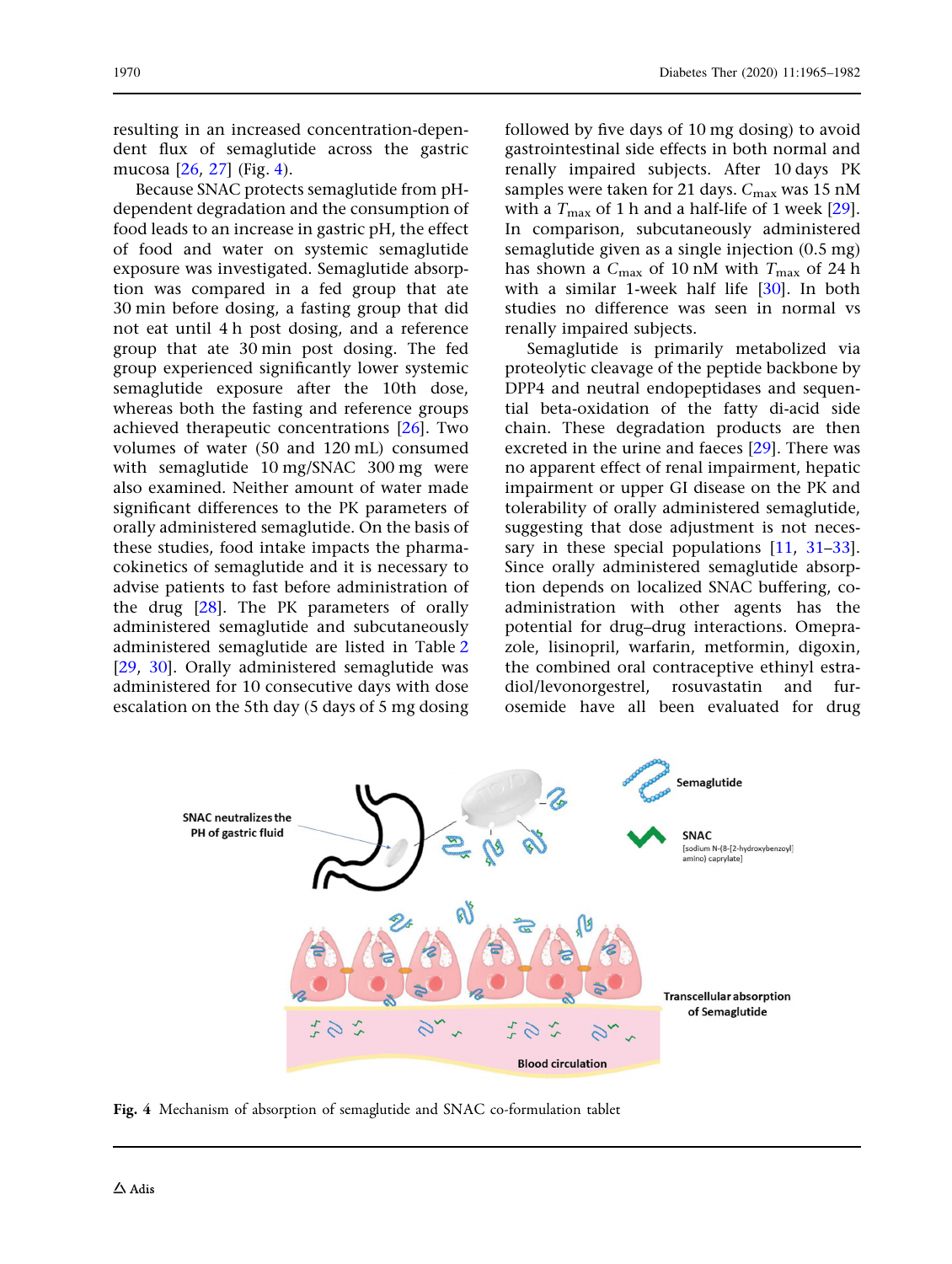| PK parameter          | Orally administered semaglutide | Subcutaneously administered semaglutide |
|-----------------------|---------------------------------|-----------------------------------------|
| $AUC$ (nmol $h/L$ )   | 284                             | 2600                                    |
| $C_{\text{max}}$ (nM) |                                 | 10                                      |
| $T_{\text{max}}$ (h)  |                                 | 24                                      |
| $T_{1/2}$ (h)         | $\approx 1$ week                | $\approx$ 1 week                        |

<span id="page-6-0"></span>Table 2 Pharmacokinetic parameters of orally administered semaglutide and subcutaneously administered semaglutide [\[29,](#page-16-0) [30](#page-16-0)]

interactions with semaglutide. None of these agents significantly affected orally administered semaglutide concentrations [[34](#page-16-0)].

#### ORALLY ADMINISTERED SEMAGLUTIDE CLINICAL DATA: SUMMARY OF PIONEER TRIALS

PIONEER is the phase 3 trial programme of orally administered semaglutide designed to evaluate the risk–benefit profile of orally administered semaglutide. The orally administered semaglutide phase 3a programme evaluated the efficacy, safety and tolerability of oncedaily orally administered semaglutide in 9543 randomised subjects with T2D, of whom 5707 were exposed to orally administered semaglutide. In the ten phase 3a trials comprising the programme, relevant contemporary T2D treatment options were used as comparators in headto-head comparisons. The programme also included a long-term safety trial, trials to evaluate the use of orally administered semaglutide in individuals with moderate renal impairment and as add-on to insulin as well as a cardiovascular outcome trial (CVOT) to evaluate the CV safety profile. Table [3](#page-7-0) summarizes the PIONEER trial programmes [[35–44\]](#page-16-0).

#### CARDIOVASCULAR OUTCOMES WITH ORALLY ADMINISTERED SEMAGLUTIDE

PIONEER 6 (NCT02692716) was an event-driven CVOT designed to confirm that treatment with orally administered semaglutide does not result in an unacceptable increase in CV risk compared with placebo. It was a pre-approval cardiac safety assessment trial with a primary objective of non-inferiority to placebo, which was basically done to get early approval as per regulatory guidance. A total of 3183 patients with T2D at high risk of CV events were enrolled; PIONEER 6 achieved its primary endpoint by demonstrating non-inferiority ( $p < 0.001$ ) of MACE (composite of CV death, non-fatal myocardial infarction (MI) and non-fatal stroke) for orally administered semaglutide compared with placebo, both in addition to standard of care. An HR of 0.79 in favour of orally administered semaglutide compared with placebo was observed, but this 21% reduction in MACE did not reach statistical significance ( $p = 0.17$  for superiority). Among the individual components of the primary endpoint, there was a reduction in CV death of 51% (HR 0.49; 95% CI 0.27, 0.92) in the orally administered semaglutide group. The HR for non-fatal MI was 1.18 (95% CI 0.73, 1.90) and for non-fatal stroke was 0.74 (95% CI 0.35, 1.57). In addition, a statistically significant reduction in all-cause mortality of 49% (HR 0.51; 95% CI 0.31, 0.84) in favour of orally administered semaglutide was observed. The HR for the expanded MACE outcome was similar to that of the primary outcome (HR 0.82; 95% CI 0.61, 1.10) [[40\]](#page-16-0). In comparison, the subcutaneously administered once-weekly semaglutide CVOT, SUSTAIN 6 has shown superiority over placebo with a significant 26% risk reduction for MACE [\[19](#page-15-0)].

The PIONEER 6 trial was aimed at proving CV safety of orally administered semaglutide only. Another trial, SOUL (NCT03914326), has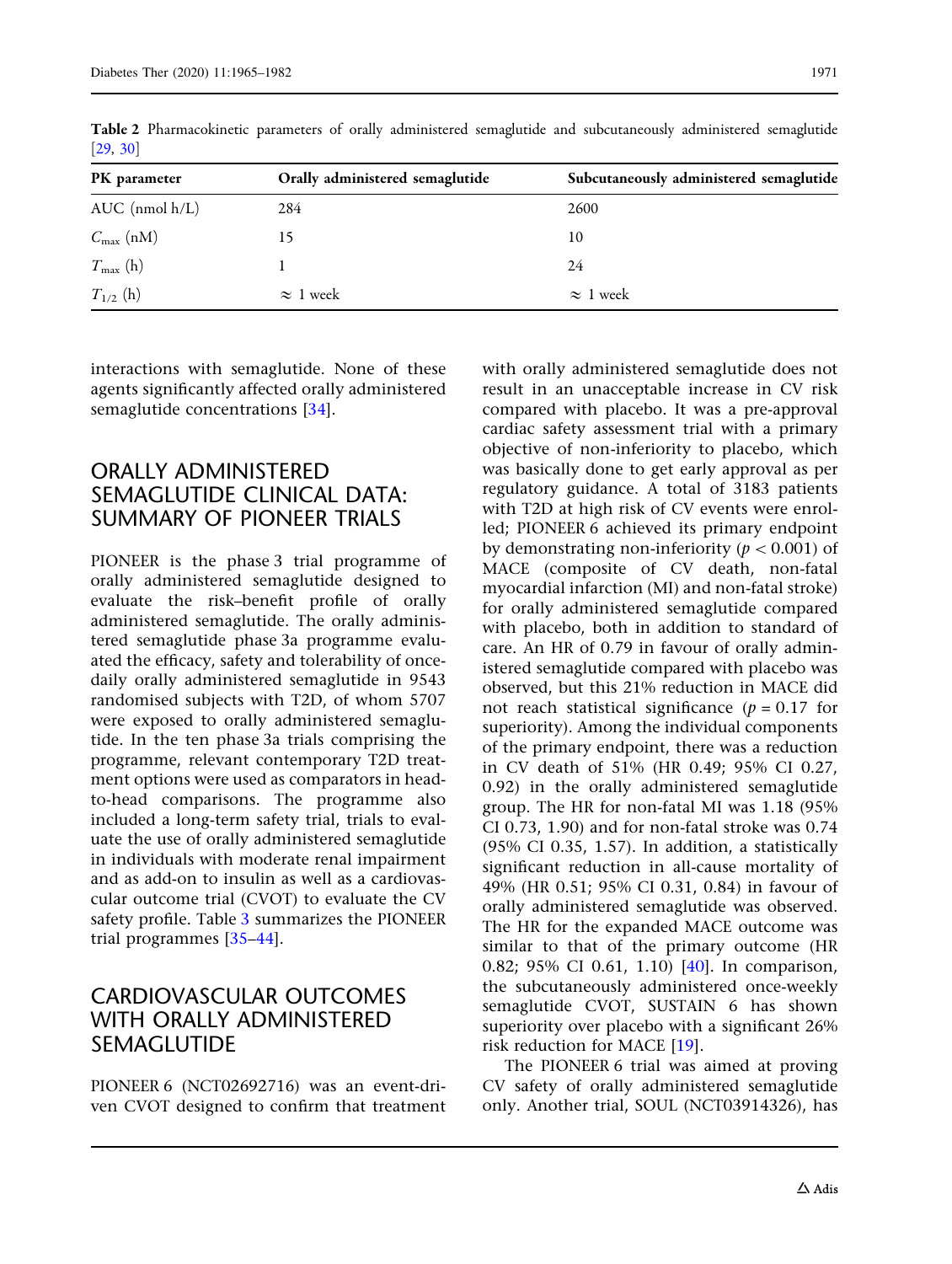<span id="page-7-0"></span>

|                                                |                                     | Table 3 Overview of the PIONEER 1-10 clinical trials on orally administered semaglutide [35-44]      |                       |                                                                                                                              |                                                                                                                                                                                                         |                                                                                                                                                                                                         |
|------------------------------------------------|-------------------------------------|------------------------------------------------------------------------------------------------------|-----------------------|------------------------------------------------------------------------------------------------------------------------------|---------------------------------------------------------------------------------------------------------------------------------------------------------------------------------------------------------|---------------------------------------------------------------------------------------------------------------------------------------------------------------------------------------------------------|
| Trial                                          | Comparator                          | Design                                                                                               | Number of<br>patients | Treatment arm                                                                                                                | Key results                                                                                                                                                                                             | Specific comments                                                                                                                                                                                       |
| PIONEER<br>$1\begin{bmatrix} 35 \end{bmatrix}$ |                                     | randomised, double-<br>controlled, parallel-<br>26-week, phase 3a,<br>blind, placebo-<br>group trial | 703                   | $7~\mathrm{mg}$ 14 mg or place<br>bo<br>Randomised (1:1:1:1) to<br>semaglutide 3 mg,<br>once-daily orally<br>administered    | between 0.6% and $1.1\%$<br>reduction for all doses<br>dose $(3.4 \text{ kg vs } 1.8 \text{ kg})$<br>reduction with 14 mg<br>Significant HbA1c<br>Significant weight                                    | HbA1c (all doses) and<br>demonstrated superior<br>and clinically relevant<br>(14 mg dose) versus<br>Orally administered<br>improvements in<br>body weight loss<br>monotherapy<br>semaglutide<br>placebo |
| PIONEER<br>$2^{136}$                           | Empagliflozin<br>$25 \ \mathrm{mg}$ | comparator, parallel-<br>active<br>52-week, randomised,<br>open-labelled,<br>group trial             | 821                   | Randomised (1:1) orally<br>semaglutide 14 mg or<br>empagliflozin 25 mg<br>administered                                       | better weight reduction<br>week 26 (1.9% vs 0.9%)<br>and week 52 (1.3% vs<br>at week 52 (1.3 kg vs<br>HbA1c reduction at<br>0.8%). Significant<br>Significantly better<br>(5160)                        | Gastrointestinal adverse<br>significant at week 26<br>common with orally<br>Weight reduction not<br>events were more<br>administered<br>semaglutide                                                     |
| <b>PIONEER</b><br>3[37]                        | Sitagliptin<br>$100~\mathrm{mg}$    | dummy, parallel-group,<br>double-<br>26-week, randomised,<br>phase 3a trial<br>double-blind,         | 1864                  | Randomised (1:1:1:1)<br>orally administered<br>sitagliptin, 100 mg<br>semaglutide, 3 mg,<br>$7 \:\rm mg$ or $14 \:\rm mg$ or | $7~\mathrm{mg}$ (0.2% HbA1c and<br>and body weight with<br>- 1.6 kg weight) and<br>and $-2.5$ kg weight)<br>$14 \mathrm{\,mg}$ (0.5% HbA1c<br>reduction in HbA1c<br>Significantly better<br>semaglutide | with respect to HbA1c<br>was not demonstrated<br>semaglutide, 3 mg/d,<br>Non-inferiority of                                                                                                             |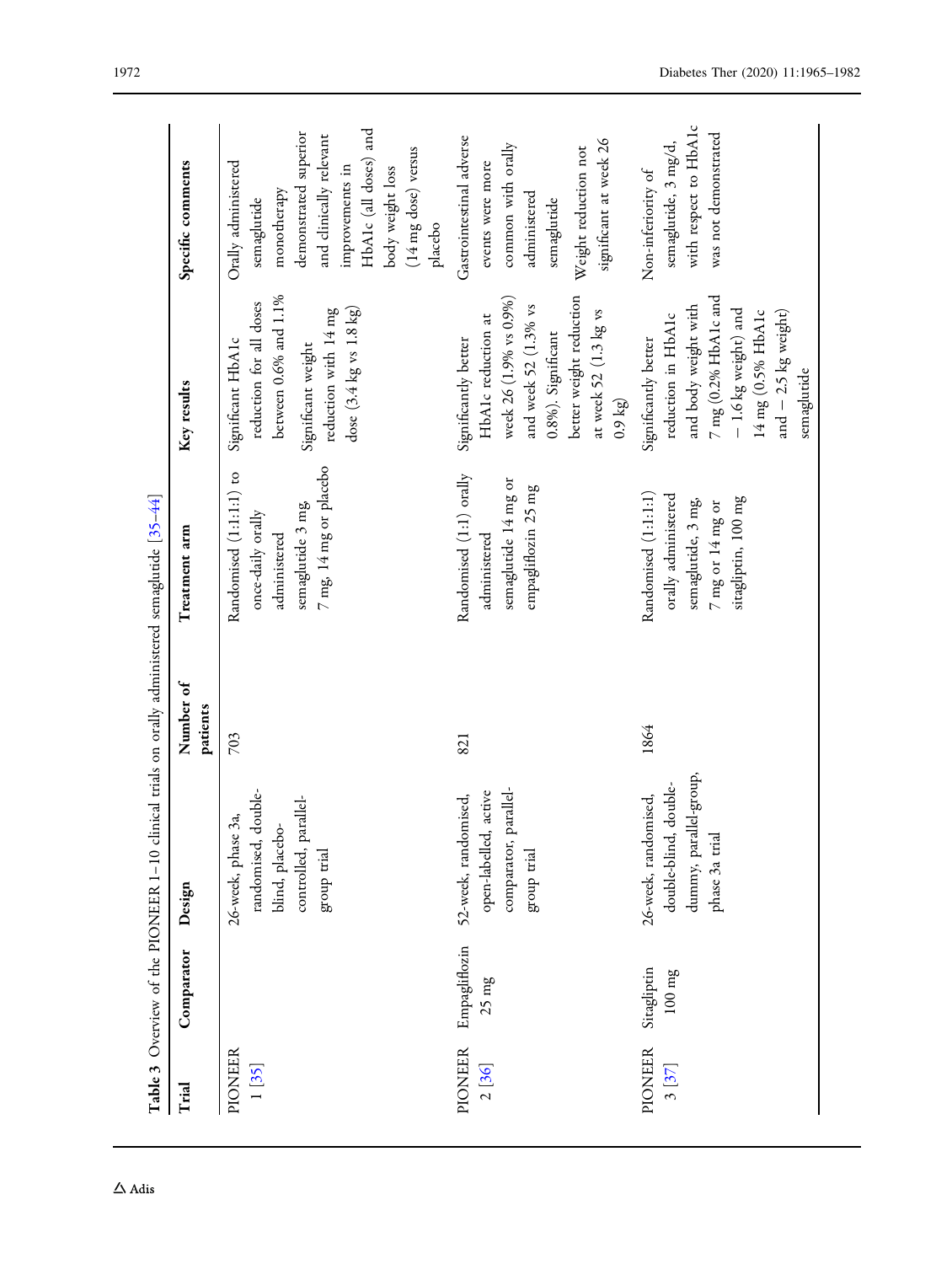| Table 3 continued       |                                    |                                                                                                                                                                                                                                    |                                                                                                                                                      |                                                                                                                                                                                                                           |                                                                                                                                                                                                                                                                                                                        |                                                                                                                                                                                                                                                           |
|-------------------------|------------------------------------|------------------------------------------------------------------------------------------------------------------------------------------------------------------------------------------------------------------------------------|------------------------------------------------------------------------------------------------------------------------------------------------------|---------------------------------------------------------------------------------------------------------------------------------------------------------------------------------------------------------------------------|------------------------------------------------------------------------------------------------------------------------------------------------------------------------------------------------------------------------------------------------------------------------------------------------------------------------|-----------------------------------------------------------------------------------------------------------------------------------------------------------------------------------------------------------------------------------------------------------|
| Trial                   | Comparator                         | Design                                                                                                                                                                                                                             | Number of<br>patients                                                                                                                                | Treatment arm                                                                                                                                                                                                             | Key results                                                                                                                                                                                                                                                                                                            | Specific comments                                                                                                                                                                                                                                         |
| PIONEER<br>4[38]        | Liragutide<br>$1.8 \; \mathrm{mg}$ | dummy, phase 3a trial<br>double-blind, double-<br>52-week, randomised,                                                                                                                                                             | 711                                                                                                                                                  | administered liraglutide<br>$(2:2:1)$ to once-daily<br>escalated to 14 mg),<br>1.8 mg), or placebo<br>orally administered<br>semaglutide (dose<br>(dose escalated to<br>Randomly assigned<br>subcutaneously<br>once-daily | than that of placebo, at<br>liraglutide, at an average<br>and significantly better<br>similar to each other<br>reductions that were<br>liraglutide produced<br>Semaglutide produced<br>of $4.4$ versus $3.1$ kg<br>significantly greater<br>weight loss than<br>average HbA1c<br>$1.2\%$ and $1.1\%$<br>Semagutide and | administered liraglutide<br>and superior to placebo<br>decreasing body weight<br>liraglutide and placebo<br>in decreasing HbA1c,<br>semaglutide was non-<br>compared with both<br>Orally administered<br>and superior in<br>subcutaneously<br>inferior to |
| <b>PIONEER</b><br>5[39] |                                    | in patients<br>double-blind, phase 3a<br>investigate the efficacy<br>diabetes<br>26-week, randomised,<br>and moderate renal<br>and safety of orally<br>trial aiming to<br>administered<br>semaglutide<br>with type 2<br>impairment | filtration rate of<br>$30-59$ mL/min<br>impaired renal<br>per 1.73 m <sup>2</sup><br>moderately<br>glomerular<br>estimated<br>function,<br>324, with | 1:1 randomised to receive<br>escalated to 14 mg once<br>orally administered<br>daily) or matching<br>semaglutide (dose<br>placebo                                                                                         | escalated to 14 mg/day)<br>average 1.0% reduction<br>was associated with an<br>$0.2\%$ reduction with<br>in HbA1c, versus a<br>Weight reduction of<br>semaglutide (dose<br>Orally administered<br>3.4 $kg$ vs 0.9 $kg$<br>placebo                                                                                      | Renal function remained<br>26 weeks of treatment<br>unchanged in both<br>groups during the                                                                                                                                                                |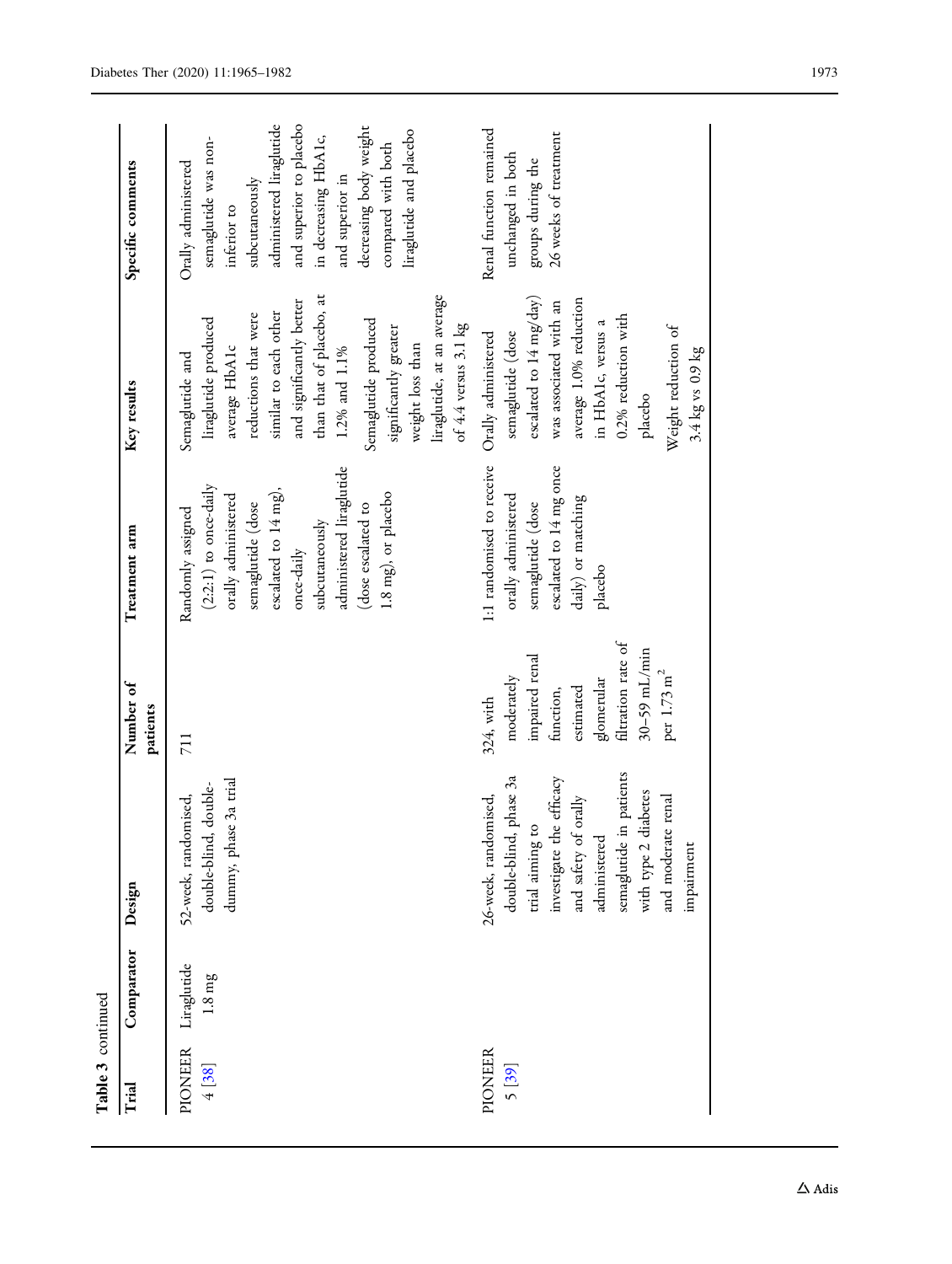| Table 3 continued |                                  |                                                                                                                                                                                        |                       |                                                                                                                                                                 |                                                                                                                                                                                                                                                                         |                                                                                                       |
|-------------------|----------------------------------|----------------------------------------------------------------------------------------------------------------------------------------------------------------------------------------|-----------------------|-----------------------------------------------------------------------------------------------------------------------------------------------------------------|-------------------------------------------------------------------------------------------------------------------------------------------------------------------------------------------------------------------------------------------------------------------------|-------------------------------------------------------------------------------------------------------|
| Trial             | Comparator                       | Design                                                                                                                                                                                 | Number of<br>patients | Treatment arm                                                                                                                                                   | Key results                                                                                                                                                                                                                                                             | Specific comments                                                                                     |
| PIONEER<br>6[40]  |                                  | median time in the trial<br>high cardiovascular risk,<br>involving patients at<br>randomised, double-<br>CVOT, event-driven,<br>was 15.9 months<br>controlled trial<br>blind, placebo- | 3183                  | dose, 14 mg) or placebo<br>1:1 randomised to once-<br>semaglutide (target<br>administered<br>daily orally                                                       | HbA1c $(-1.0\%$ versus<br>$4.2$ kg versus $-0.8$ kg<br>From baseline to end of<br>with placebo in both<br>$-$ 0.3%, respectively)<br>and body weight (-<br>reduction compared<br>associated with a<br>semaglutide was<br>administered<br>respectively)<br>study, orally | (85% with established<br>cardiovascular risk<br>Patients with type 2<br>diabetes and high<br>disease) |
| PIONEER<br>7[41]  | Sitagliptin<br>$100~\mathrm{mg}$ | randomised, open-label<br>52-week, multicentre,<br>phase 3a trial                                                                                                                      | 504                   | sitagliptin 100 mg once<br>adjustments to 3, 7 or<br>14 mg once daily or<br>1:1 randomised orally<br>semaglutide with<br>administered<br>flexible dose<br>daily | reduction in HbA1c of<br>$1.3\%$ compared to $0.8\%$<br>statistically significant<br>reduction of 2.6 kg vs<br>0.7 kg with sitagliptin<br>semaglutide group<br>Orally administered<br>Significant weight<br>with sitagliptin<br>experienced a                           | Compared the flexible<br>dose adjustment of<br>orally administered<br>semaglutide with<br>sitagliptin |

 $\Delta$ Adis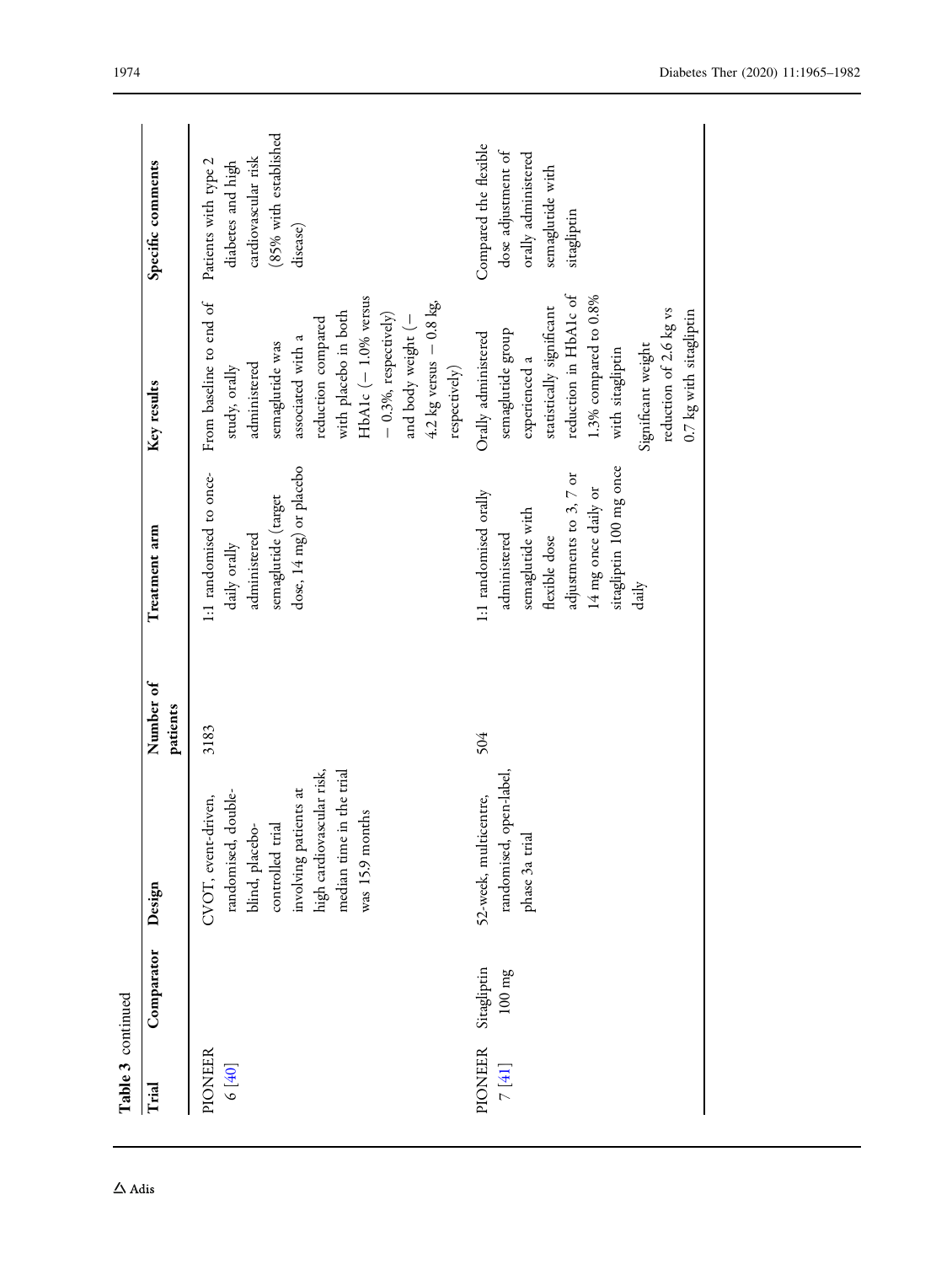| Trial             | Comparator Design |                                                                                                         | Number of<br>patients | Treatment arm                                                                                                                                                                                                                                     | Key results                                                                                                                                                                                                                                                                                                                                               | Specific comments                                                |
|-------------------|-------------------|---------------------------------------------------------------------------------------------------------|-----------------------|---------------------------------------------------------------------------------------------------------------------------------------------------------------------------------------------------------------------------------------------------|-----------------------------------------------------------------------------------------------------------------------------------------------------------------------------------------------------------------------------------------------------------------------------------------------------------------------------------------------------------|------------------------------------------------------------------|
| PIONEER<br>8 [42] |                   | randomised, double-<br>52-week, multicentre,<br>controlled, parallel-<br>blind, placebo-<br>group trial | 731                   | combinations of soluble<br>7 mg, 14 mg or placebo<br>stable regimen of basal,<br>1:1:1:1 to either orally<br>insulin) randomised<br>basal-bolus (in any<br>semaglutide 3 mg,<br>premixed insulin<br>combination) or<br>administered<br>(including | Patients with T2DM on a 3, 7 and 14 mg/day doses Patients with type 2<br>were 1.4, 2.4 and 3.7 kg<br>body weight reductions<br>corresponding average<br>of orally administered<br>0.1% for those taking<br>semaglutide achieved<br>reductions of 0.6%,<br>respectively, versus<br>$0.9\%$ and $1.3\%$ ,<br>average HbA1c<br>placebo. The<br>versus 0.4 kg | diabetes uncontrolled<br>without metformin<br>on insulin with or |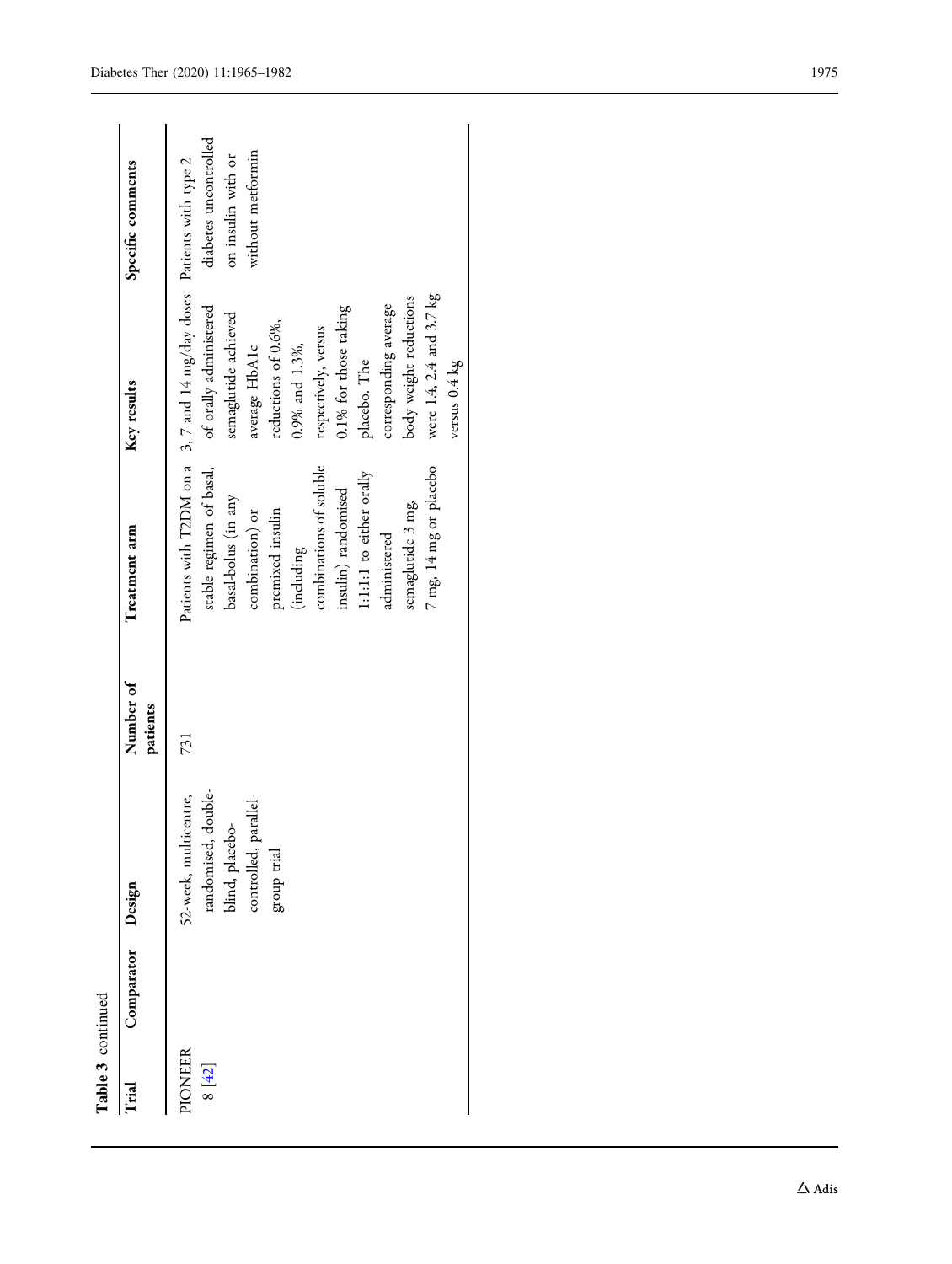| Table 3 continued |                                   |                                                                  |                       |                                                                                                                                                                                                                                 |                                                                                                                                                                                                                                                                                                                                                                                                                                                                                             |                                                                                                                                             |
|-------------------|-----------------------------------|------------------------------------------------------------------|-----------------------|---------------------------------------------------------------------------------------------------------------------------------------------------------------------------------------------------------------------------------|---------------------------------------------------------------------------------------------------------------------------------------------------------------------------------------------------------------------------------------------------------------------------------------------------------------------------------------------------------------------------------------------------------------------------------------------------------------------------------------------|---------------------------------------------------------------------------------------------------------------------------------------------|
| Trial             | Comparator                        | Design                                                           | Number of<br>patients | Treatment arm                                                                                                                                                                                                                   | Key results                                                                                                                                                                                                                                                                                                                                                                                                                                                                                 | Specific comments                                                                                                                           |
| PIONEER<br>9 [43] | Liraglutide<br>$0.9\,\mathrm{mg}$ | controlled<br>52-week, phase 2/3a,<br>randomised,<br><b>Tial</b> | 243                   | or open-label treatment<br>semaglutide or placebo,<br>with liraglutide 0.9 mg<br>$3 \ \text{mg}$ 7 mg or 14 mg<br>daily treatment with<br>double-blind, once-<br>1:1:1:1 to receive<br>orally administered<br>Randomly assigned | reduction was $-2.6$ kg<br>significant reduction of<br>placebo. At the highest<br>endpoint) ranged from<br>0.3% versus liraglutide<br>$0.4$ kg with 0.9 mg of<br>week 26 (the primary<br>and 14 mg/day orally<br>0.9 mg, although this<br>semaglutide 14 mg vs<br>dose there was also a<br>significant) with 3, 7<br>was not sustained at<br>HbA1c reductions at<br>semaglutide versus<br>1.1% to 1.7% (all<br>week 52. Weight<br>administered<br>administered<br>with orally<br>liraguride | with diet/exercise only<br>type 2 diabetes taking<br>medication or treated<br>Japanese people with<br>one antidiabetes<br>Trial population: |
|                   |                                   |                                                                  |                       |                                                                                                                                                                                                                                 |                                                                                                                                                                                                                                                                                                                                                                                                                                                                                             |                                                                                                                                             |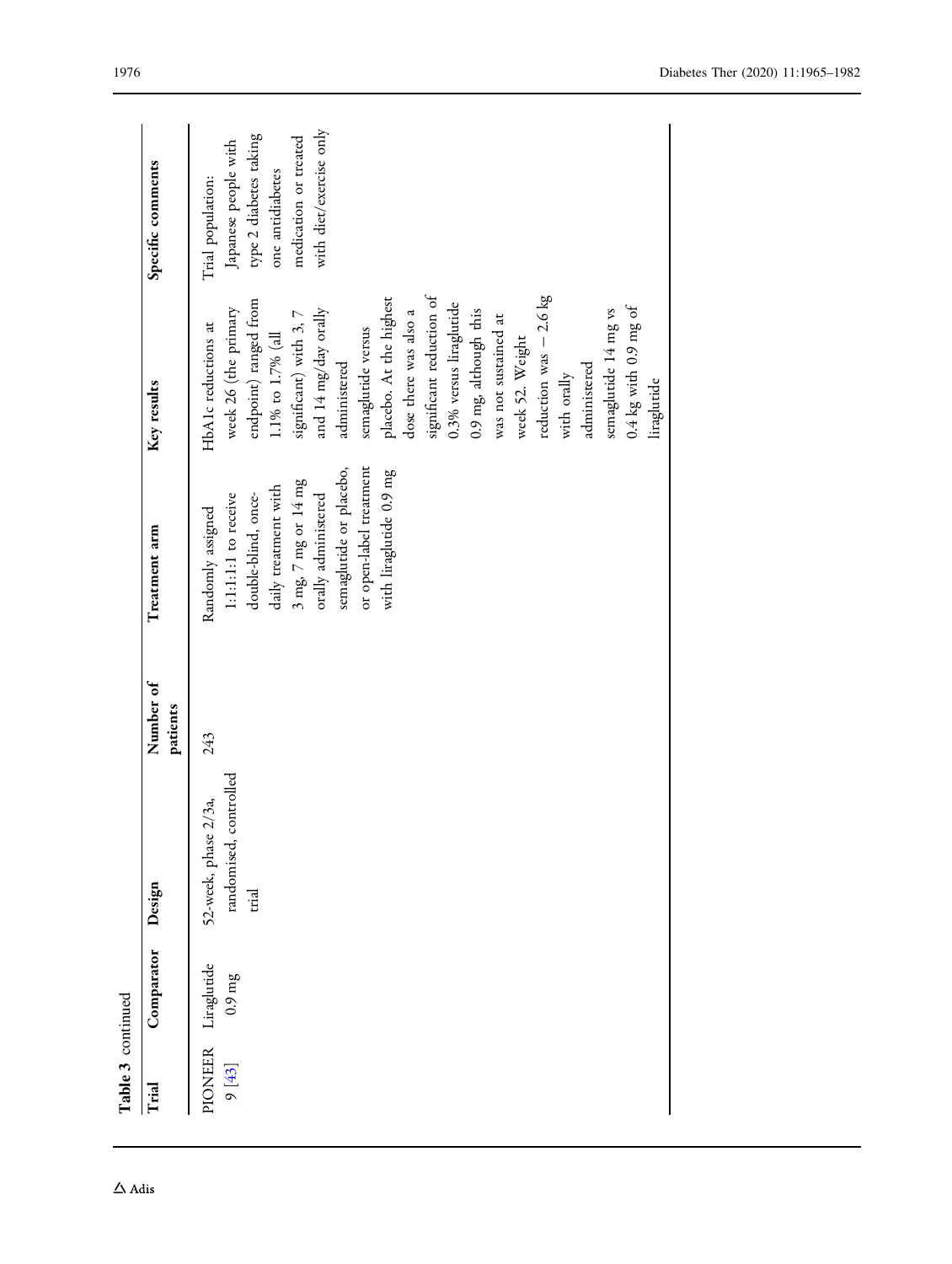| Table 3 continued |                                         |                                                                                 |                       |                                                                                                                                                                                                                                                                                                   |                                                                                                                                                                                                                                                    |                                                                                                                                                                                                                                                                                                                                  |
|-------------------|-----------------------------------------|---------------------------------------------------------------------------------|-----------------------|---------------------------------------------------------------------------------------------------------------------------------------------------------------------------------------------------------------------------------------------------------------------------------------------------|----------------------------------------------------------------------------------------------------------------------------------------------------------------------------------------------------------------------------------------------------|----------------------------------------------------------------------------------------------------------------------------------------------------------------------------------------------------------------------------------------------------------------------------------------------------------------------------------|
| Trial             | Comparator                              | Design                                                                          | Number of<br>patients | Treatment arm                                                                                                                                                                                                                                                                                     | Key results                                                                                                                                                                                                                                        | Specific comments                                                                                                                                                                                                                                                                                                                |
|                   | PIONEER Dulaguride<br>10 $[44]$ 0.75 mg | controlled, phase 3a<br>active-<br>52-week, open-label,<br>randomised,<br>trial | 458                   | Patients aged 20 years and The 14 mg dose of<br>semaglutide 3 mg 7 mg<br>older with uncontrolled<br>weekly subcutaneously<br>type 2 diabetes were<br>dulaglutide 0.75 mg<br>$(2:2:2:1)$ to receive<br>or 14 mg or once-<br>randomly assigned<br>once-daily orally<br>administered<br>administered | dulaglutide at a dose of<br>significant 0.3% HbA1c<br>semaglutide produced a<br>for orally administered<br>difference of $-2.6$ kg<br>semaglutide 14 mg vs<br>dulaglutide 0.75 mg<br>estimated treatment<br>$0.75$ mg and with<br>reduction versus | and body weight (7 mg<br>and 14 mg doses) versus<br>dulaglutide 0.75 mg by<br>weekly subcutaneously<br>HbA1c (14 mg dose)<br>tolerated in Japanese<br>semaglutide was well<br>significantly reduced<br>patients with type 2<br>diabetes. Once-daily<br>orally administered<br>Orally administered<br>administered<br>semaglutide |
|                   |                                         |                                                                                 |                       |                                                                                                                                                                                                                                                                                                   |                                                                                                                                                                                                                                                    | week 52                                                                                                                                                                                                                                                                                                                          |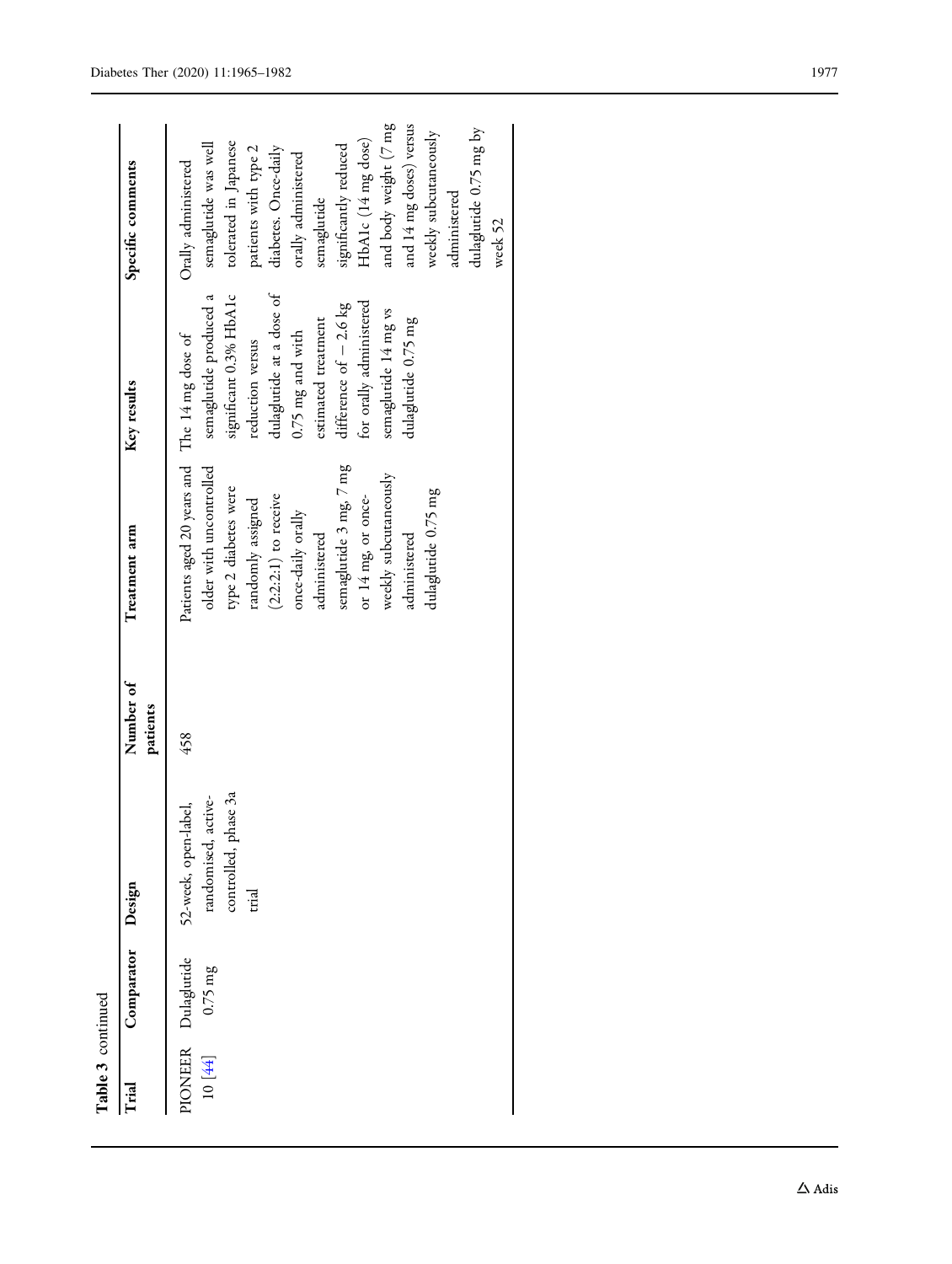now been initiated to overcome the shortcomings of PIONEER 6 with a primary endpoint focused at proving CV superiority vs placebo.

#### SAFETY OF ORALLY ADMINISTERED SEMAGLUTIDE

The most common adverse effect observed in all PIONEER studies are gastrointestinal-related, dose-dependent and manifested as nausea, vomiting and diarrhoea. Across the PIONEER trials around 15–23% of patients experienced nausea with orally administered semaglutide 14 mg, and approximately 7–15% of patients on 14 mg orally administered semaglutide discontinued the trial. Approximately 5–7% of patients experienced decrease in appetite, which was consistent across the PIONEER trials [\[35–44](#page-16-0)].

When it comes to outcomes and safety measures in different age groups, an exploratory analysis of seven PIONEER trials was done; including PIONEER 1–5, 7 and 8, a total of 5657 patients were included in the analysis. This exploratory analysis evaluated the effect of age at baseline on efficacy ( $\lt$  45,  $>$  45 to  $\lt$  65, or  $> 65$  years) and safety ( $< 65$  years and  $\geq$  65 years). In terms of safety, generally more events and events leading to discontinuation were reported in the patient group aged of 65 years or more. This is in line with what has been seen with other GLP-1 RAs [\[45](#page-16-0)].

#### COST OF ORAL VS INJECTABLE AND OTHER THERAPIES

No new drug adoption is possible without the proper cost-related analysis in relation to already available options. In a cost of control analysis by Hansen et al. for the US market, orally administered semaglutide was found to be cost effective in comparison to dulaglutide, exenatide, liraglutide and lixisenatide. Cost of a 14 mg dose of orally administered semaglutide came out the least at USD 15,430 and USD 17,383 for patients achieving glycaemic targets of  $\lt$  7% and  $\lt$  6.5%, respectively [[46](#page-16-0)]. In another cost-effectiveness analysis done for

the UK market, orally administered semaglutide 14 mg was found to be cost effective relative to sitagliptin 100 mg and empagliflozin 25 mg and dominant in comparison to liraglutide 1.8 mg daily dose for the treatment of T2DM. The costeffectiveness ratio per quality-adjusted life year (QUALY) was reported as GBP 11,006 versus empagliflozin and GBP 4930 versus sitagliptin [\[47\]](#page-16-0).

#### DOSING AND ADMINISTRATION

Currently orally administered semaglutide is approved by the US Food and Drug Administration (FDA), European Medicines Agency, Health Canada, Australia and Japan as an adjunct to diet and exercise to improve glycaemic control in adults with T2DM. It is available as 3, 7 and 14 mg oral tablet formulations.

- Orally administered semaglutide should be taken on an empty stomach.
- Orally administered semaglutide should be swallowed whole with up to half a glass of water equivalent to 120 mL.
- Do not split, crush or chew the tablet.
- Wait at least 30 min before the first meal or drink of the day or taking other oral medicinal products. Waiting less than 30 min may decrease the absorption of semaglutide.

If a dose is missed, the missed dose should be skipped, and the next dose should be taken the following day [\[48\]](#page-17-0). Patient counselling on the administration of the drug is crucial for the effectiveness of orally administered semaglutide.

#### ORAL GLP-1 RA IN DEVELOPMENT

The success of orally administered semaglutide in clinical trials has led to the development of other oral formulations. OWL833 is a new orally active non-peptide GLP-1 RA licensed by Eli Lilly. In preclinical studies conducted on cynomolgus monkeys it has shown agonistic activity to human and cynomolgus GLP-1 receptors and improved glucose tolerance by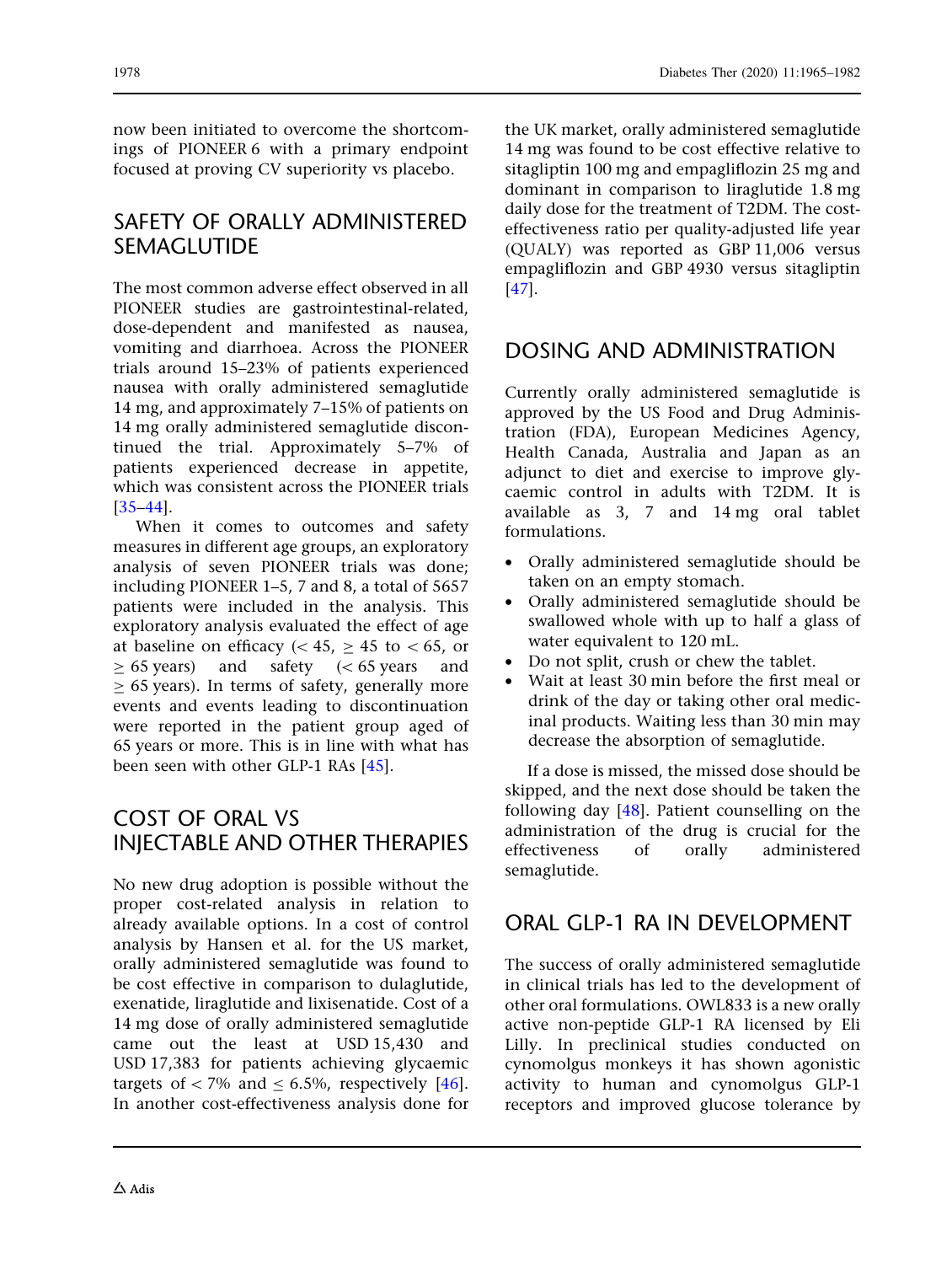<span id="page-14-0"></span>stimulating insulin secretion, and it exhibited an anti-feeding activity like exenatide. Further human clinical trials will help in better understanding the drug in the treatment of diabetes [\[49](#page-17-0)]. Another oral GLP-1 RA, which is a nonpeptide molecule, under development is TTP273 from vTv Therapeutics; this drug has recently completed phase 2a clinical trials with promising results in reducing HbA1c without any nausea [[50](#page-17-0)].

#### **CONCLUSION**

GLP-1 RAs are an important class of glucoselowering drugs. Though their use is supported by various professional guidelines, their injectable route of administration has been considered a barrier to widespread adoption. The development of semaglutide, an oral GLP-1 RA, overcomes this barrier. Already approved for prescription in Europe, USA, Canada, Australia, Japan and Switzerland, orally administered semaglutide has been shown to be effective, safe and well tolerated. The drug should emerge as a first-line therapy for persons with type 2 diabetes and associated overweight/ obesity as well as atherosclerotic cardiovascular disease. It should also be helpful in persons at high risk of hypoglycaemia, and those who prefer the advantage of oral over injectable administration. Further clinical trials and experience will help improve our understanding of the benefits of this drug.

#### ACKNOWLEDGEMENTS

Funding. No funding or sponsorship was received for this study or publication of this article.

Authorship. All named authors meet the International Committee of Medical Journal Editors (ICMJE) criteria for authorship for this article, take responsibility for the integrity of the work as a whole, and have given their approval for this version to be published.

Disclosures. Sanjay Kalra has received speaker fees from Eli Lilly, Novo Nordisk and Sanofi and is a member of the journal's Editorial Board. Rakesh Sahay has received speaker fees from Eli Lilly, Novo Nordisk and Sanofi.

Compliance with Ethics Guidelines. This article is based on previously conducted studies and does not contain any studies with human participants or animals performed by any of the authors.

Open Access. This article is licensed under a Creative Commons Attribution-Non-Commercial 4.0 International License, which permits any non-commercial use, sharing, adaptation, distribution and reproduction in any medium or format, as long as you give appropriate credit to the original author(s) and the source, provide a link to the Creative Commons licence, and indicate if changes were made. The images or other third party material in this article are included in the article's Creative Commons licence, unless indicated otherwise in a credit line to the material. If material is not included in the article's Creative Commons licence and your intended use is not permitted by statutory regulation or exceeds the permitted use, you will need to obtain permission directly from the copyright holder. To view a copy of this licence, visit [http://](http://creativecommons.org/licenses/by-nc/4.0/) [creativecommons.org/licenses/by-nc/4.0/](http://creativecommons.org/licenses/by-nc/4.0/).

### **REFERENCES**

- 1. International Diabetes Federation. IDF diabetes atlas. 9th ed. Brussels: International Diabetes Federation; 2019.
- 2. Roglic G, Unwin N, Bennett PH, et al. The burden of mortality attributable to diabetes: realistic estimates for the year 2000. Diabetes Care. 2005;28(9): 2130–5.
- 3. World Health Organization. Global status report on noncommunicable diseases, 2014. [https://www.](https://www.who.int/nmh/publications/ncd-status-report-2014/en/) [who.int/nmh/publications/ncd-status-report-2014/](https://www.who.int/nmh/publications/ncd-status-report-2014/en/) [en/](https://www.who.int/nmh/publications/ncd-status-report-2014/en/). Accessed May 31, 2020.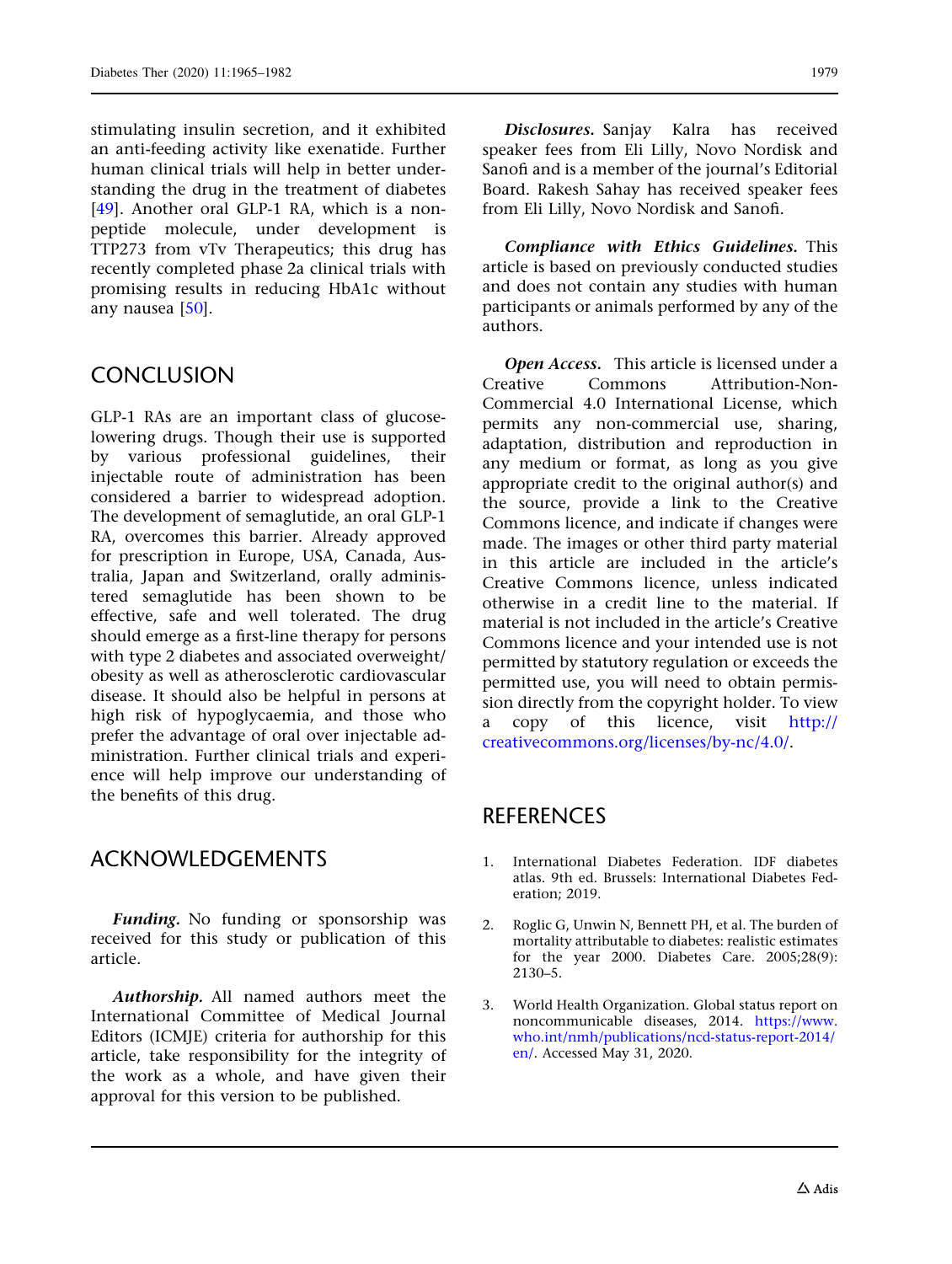- <span id="page-15-0"></span>
- Lau DC, Teoh H. Benefits of modest weight loss on the management of type 2 diabetes mellitus. Can J Diabetes. 2013;37(2):128–34.
- 5. Kalra S. Diabesity. J Pak Med Assoc. 2013;63(4): 532–4.
- 6. DeFronzo RA, Ferrannini E, Groop L, et al. Type 2 diabetes mellitus. Nat Rev Dis Primers. 2015;1(1): 1–22.
- 7. DeFronzo RA. Banting lecture. From the triumvirate to the ominous octet: a new paradigm for the treatment of type 2 diabetes mellitus. Diabetes. 2009;58(4):773–95.
- Holst JJ, Knop FK, Vilsbøll T, Krarup T, Madsbad S. Loss of incretin effect is a specific, important, and early characteristic of type 2 diabetes. Diabetes Care. 2011;34(2):S251–S257257.
- 9. Vilsbøll T. Liraglutide: a once-daily GLP-1 analogue for the treatment of type 2 diabetes mellitus. Expert Opin Investig Drugs. 2007;16(2):231–7.
- 10. Cosentino F, Grant PJ, Aboyans V, et al. 2019 ESC guidelines on diabetes, pre-diabetes, and cardiovascular diseases developed in collaboration with the EASD: the task force for diabetes, pre-diabetes, and cardiovascular diseases of the European Society of Cardiology (ESC) and the European Association for the Study of Diabetes (EASD). Eur Heart J. 2020;41(2):255–32323.
- 11. Baekdal TA, Thomsen M, Kupčova V, Hansen CW, Anderson TW. Pharmacokinetics, safety, and tolerability of oral semaglutide in subjects with hepatic impairment. J Clin Pharmacol. 2018;58(10): 1314–23.
- 12. Kalra S, Baruah MP, Sahay RK, Unnikrishnan AG, Uppal S, Adetunji O. Glucagon-like peptide-1 receptor agonists in the treatment of type 2 diabetes: past, present, and future. Indian J Endocrinol Metab. 2016;20(2):254.
- 13. Kalra S, Das AK, Sahay RK, al. Consensus recommendations on GLP-1 RA use in the management of type 2 diabetes mellitus: South Asian Task Force. Diabetes Ther. 2019;1:1–73.
- 14. Ghani AM, Defronzo AR. Is it time to change the type 2 diabetes treatment paradigm? Yes! GLP-1 RAs should replace metformin in the type 2 diabetes algorithm. Diabetes Care. 2017;40(8):1121–7.
- 15. American Diabetes Association. Pharmacologic approaches to glycemic treatment. Standards of medical care in diabetes—2018. Diabetes Care. 2018;41:S73–S85.
- 16. Lau J, Bloch P, Schäffer L, et al. Discovery of the once-weekly glucagon-like peptide (GLP-1) analogue semaglutide. J Med Chem. 2015;58(18): 7370–80.
- 17. Ahmann A, Chow F, Vivian F, et al. Semaglutide provides superior glycemic control across SUSTAIN 1–5 clinical trials. Int J Nutrol. 2018;11(S 01): Trab722.
- 18. Pratley RE, Aroda VR, Lingvay I, et al. Semaglutide versus dulaglutide once weekly in patients with type 2 diabetes (SUSTAIN 7): a randomised, openlabel, phase 3b trial. Lancet Diabetes Endocrinol. 2018;6(4):275–86.
- 19. Marso SP, Bain SC, Consoli A, et al. Semaglutide and cardiovascular outcomes in patients with type 2 diabetes. N Engl J Med. 2016;10(375): 1834–44.
- 20. Romera I, Cebrián-Cuenca A, Álvarez-Guisasola F, Gomez-Peralta F, Reviriego J. A review of practical issues on the use of glucagon-like peptide-1 receptor agonists for the management of type 2 diabetes. Diabetes Ther. 2019;10(1):5–19.
- 21. Arau´jo F, Fonte P, Santos HA, Sarmento B. Oral delivery of glucagon-like peptide-1 and analogs: alternatives for diabetes control? J Diabetes Sci Technol. 2012;6(6):1486–97.
- 22. Pineo G, Hull R, Marder V. Oral delivery of heparin: SNAC and related formulations. Best Pract Res Clin Haematol. 2004;17(1):153–60.
- 23. Bittner B, McIntyre C, Tian H, Tang K, Shah N, Phuapradit W, et al. Phase I clinical study to select a novel oral formulation for ibandronate containing the excipient sodium N-[8-(2-hydroxybenzoyl) amino] caprylate (SNAC). Die Pharmazie-Int J Pharm Sci. 2012;67(3):233–41.
- 24. Castelli MC, Wong DF, Friedman K, Riley MG. Pharmacokinetics of oral cyanocobalamin formulated with sodium N-[8-(2-hydroxybenzoyl)amino]caprylate (SNAC): an open-label, randomized, single-dose, parallel-group study in healthy male subjects. Clin Ther. 2011;33(7): 934–45.
- 25. Buckley ST, Bækdal TA, Vegge A, et al. Transcellular stomach absorption of a derivatized glucagon-like peptide-1 receptor agonist. Sci Transl Med. 2018;10(467).
- 26. Baekdal TA, Borregaard J, Donsmark M, Breitschaft A, Sondergaard FL. Evaluation of the effects of water volume with dosing and post-dose fasting period on pharmacokinetics of oral semaglutide. InDiabetes. 2017;66:A315–A315315.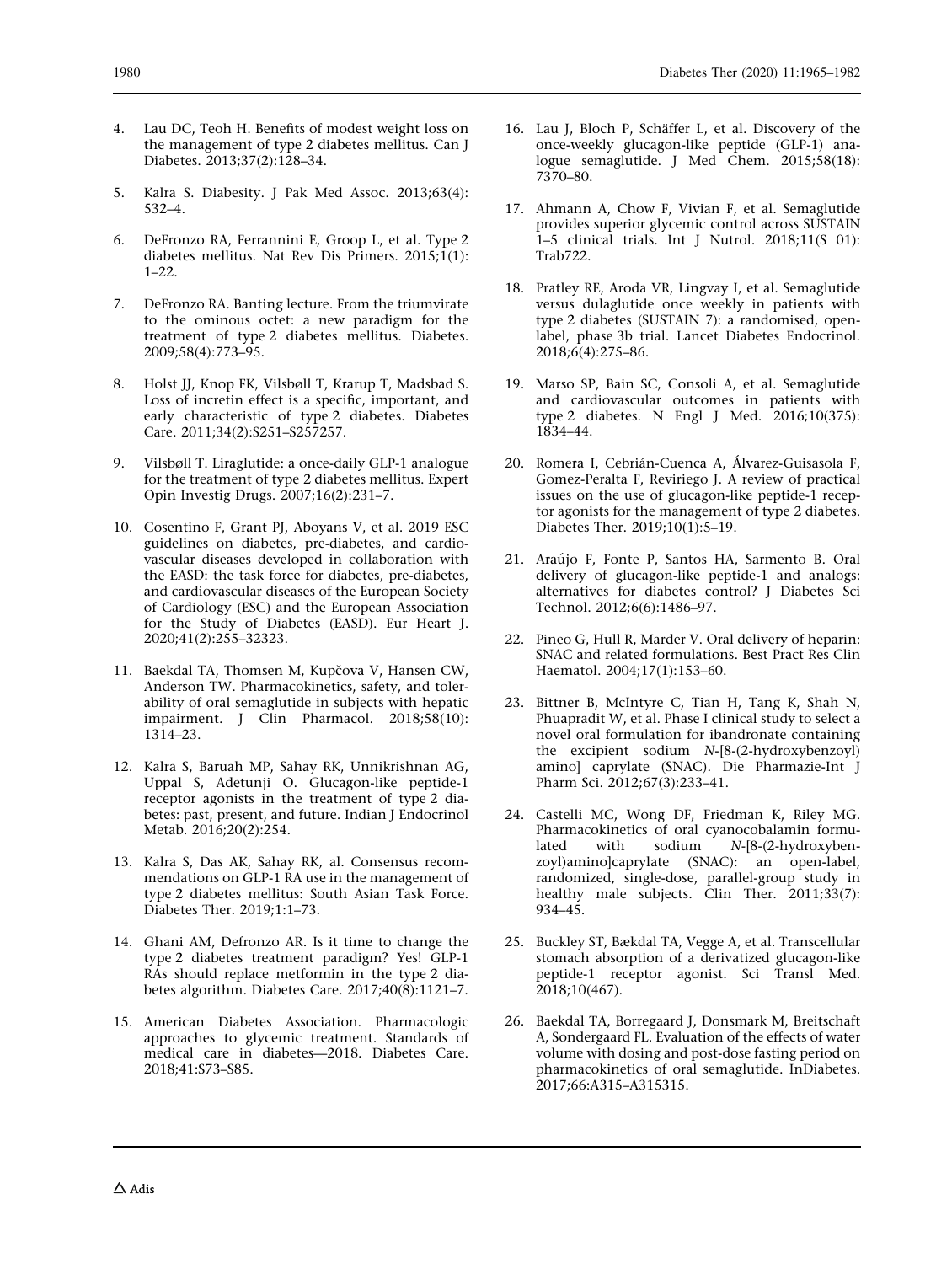- <span id="page-16-0"></span>27. Buckley ST, Bækdal TA, Vegge A, et al. Transcellular stomach absorption of a derivatized glucagon-like peptide-1 receptor agonist. Sci Transl Med. 2018;10(467).
- 28. Jensen L, Helleberg H, Roffel A, et al. Absorption, metabolism and excretion of the GLP-1 analogue semaglutide in humans and nonclinical species. Eur J Pharm Sci. 2017;15(104):31–41.
- 29. Granhall C, Søndergaard FL, Thomsen M, Anderson TW. Pharmacokinetics, safety and tolerability of oral semaglutide in subjects with renal impairment. Clin Pharmacokinet. 2018;57(12):1571–80.
- 30. Marbury TC, Flint A, Jacobsen JB, Karsbøl JD, Lasseter K. Pharmacokinetics and tolerability of a single dose of semaglutide, a human glucagon-like peptide-1 analog, in subjects with and without renal impairment. Clin Pharmacokinet. 2017;56(11):1381–90.
- 31. Davies M, Chatterjee S, Khunti K. The treatment of type 2 diabetes in the presence of renal impairment: what we should know about newer therapies. Clin Pharmacol. 2016;8:61–81.
- 32. Meier JJ, Granhall C, Hoevelmann U, et al. Effect of upper gastrointestinal disease on the pharmacokinetics of oral semaglutide in subjects with type 2 diabetes. American Diabetes Association, 79th Scientific Sessions 2019; poster number 1013-P.
- 33. Bækdal TA, Breitschaft A, Navarria A, Hansen CW. A randomized study investigating the effect of omeprazole on the pharmacokinetics of oral semaglutide. Expert Opin Drug Metab Toxicol. 2018;14(8):869–77.
- 34. Bækdal TA, Borregaard J, Hansen CW, Thomsen M, Anderson TW. Effect of oral semaglutide on the pharmacokinetics of lisinopril, warfarin, digoxin, and metformin in healthy subjects. Clin Pharmacokinet. 2019;58(9):1193–203.
- 35. Aroda VR, Rosenstock J, Terauchi Y, et al. PIONEER 1: randomized clinical trial of the efficacy and safety of oral semaglutide monotherapy in comparison with placebo in patients with type 2 diabetes. Diabetes Care. 2019;42(9):1724–32.
- 36. Rodbard HW, Rosenstock J, Canani LH, et al. Oral semaglutide versus empagliflozin in patients with type 2 diabetes uncontrolled on metformin: the PIONEER 2 trial. Diabetes Care. 2019;42(12): 2272–81.
- 37. Rosenstock J, Allison D, Birkenfeld AL, et al. Effect of additional oral semaglutide vs sitagliptin on glycated hemoglobin in adults with type 2 diabetes uncontrolled with metformin alone or with

sulfonylurea: the PIONEER 3 randomized clinical trial. J Am Med Assoc. 2019;321(15):1466–80.

- 38. Pratley R, Amod A, Hoff ST, et al. Oral semaglutide versus subcutaneous liraglutide and placebo in type 2 diabetes (PIONEER 4): a randomised, doubleblind, phase 3a trial. Lancet. 2019;394(10192): 39–50.
- 39. Mosenzon O, Blicher TM, Rosenlund S, et al. Efficacy and safety of oral semaglutide in patients with type 2 diabetes and moderate renal impairment (PIONEER 5): a placebo-controlled, randomised, phase 3a trial. Lancet Diabetes Endocrinol. 2019;7(7):515–27.
- 40. Husain M, Birkenfeld AL, Donsmark M, et al. Oral semaglutide and cardiovascular outcomes in patients with type 2 diabetes. N Engl J Med. 2019;381(9):841–51.
- 41. Pieber TR, Bode B, Mertens A, et al. Efficacy and safety of oral semaglutide with flexible dose adjustment versus sitagliptin in type 2 diabetes (PIONEER 7): a multicentre, open-label, randomised, phase 3a trial. Lancet Diabetes Endocrinol. 2019;7(7):528–39.
- 42. Zinman B, Aroda VR, Buse JB, et al. 985-P: Oral semaglutide as add-on to insulin in T2D: PIONEER 8. Diabetes. 2019;68(suppl 1):985-P.
- 43. Yamada Y, Katagiri H, Hamamoto Y, et al. Doseresponse, efficacy, and safety of oral semaglutide monotherapy in Japanese patients with type 2 diabetes (PIONEER 9): a 52-week, phase 2/3a, randomised, controlled trial. Lancet Diabetes Endocrinol. 2020;8(5):377–91.
- 44. Yabe D, Nakamura J, Kaneto H, et al. Safety and efficacy of oral semaglutide versus dulaglutide in Japanese patients with type 2 diabetes (PIONEER 10): a multicentre, open-label, randomised, phase 3a trial. Lancet Diabetes Endocrinol.  $2020;8(5):392-406.$
- 45. Aroda VR, Bauer R, Hertz CL, et al. Efficacy and safety of oral semaglutide by baseline age in the PIONEER clinical trial program. Poster presented at-American Diabetes Association 2020.
- 46. Hansen BB, Nuhoho S, Ali SN, et al. Oral semaglutide versus injectable glucagon-like peptide-1 receptor agonists: a cost of control analysis. J Med Econ. 2020;23(6):650–8.
- 47. Bain SC, Hansen BB, Malkin SJ, et al. Oral semaglutide versus empagliflozin, sitagliptin and liraglutide in the UK: long-term cost-effectiveness analyses based on the PIONEER clinical trial programme. Diabetes Ther. 2020;11(1):259–77.